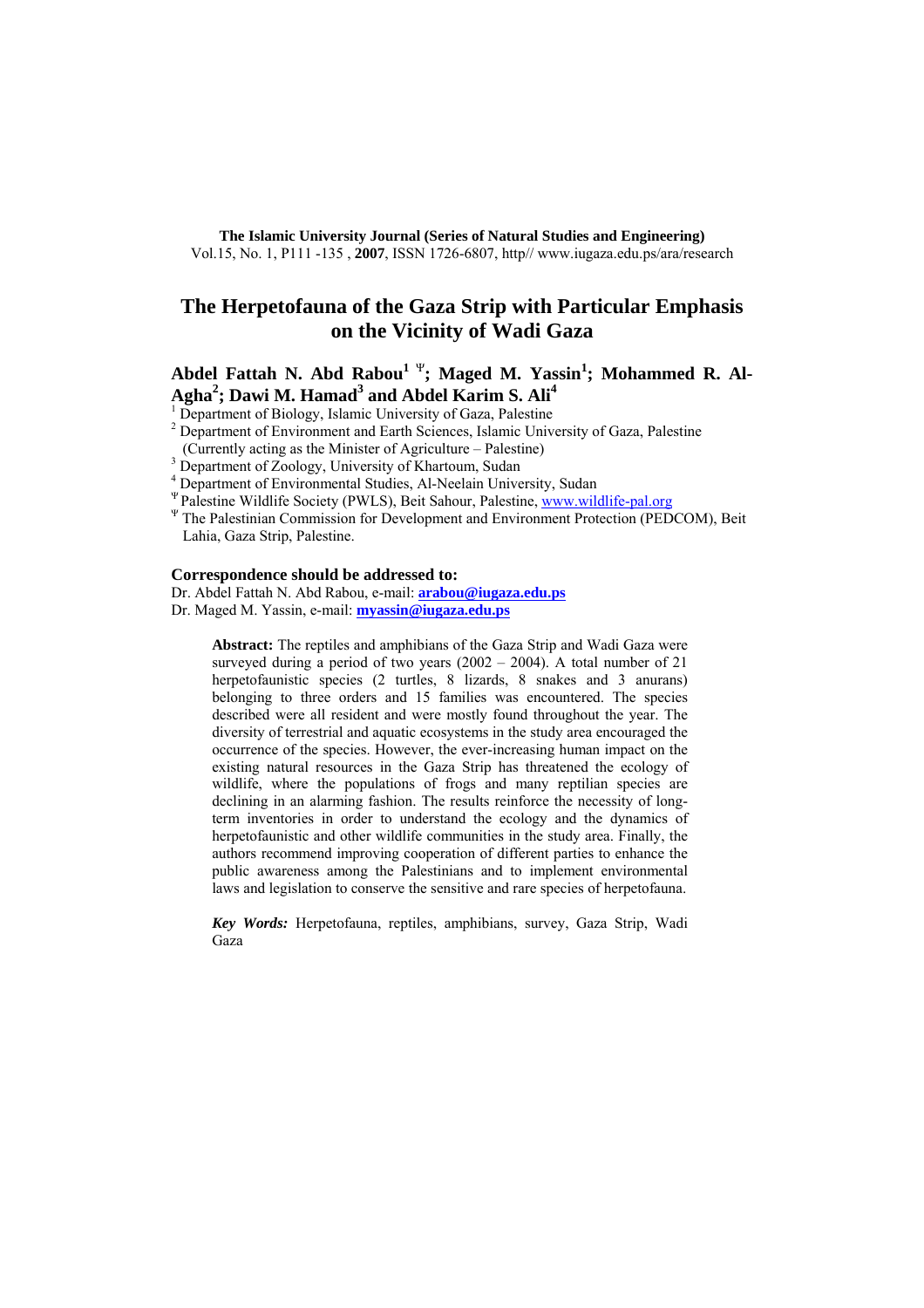$(2004 - 2002)$ 

#### **1. Introduction**

Herpetofauna (sometimes referred to as herptiles) is a common name referring to both reptiles and amphibians. Reptiles are adapted to exist in the harsh climates of deserts and arid lands. Even in areas where other wildlife has become scarce, reptiles can still be abundant. They are more abundant in the tropics and subtropics than in the temperate zones. The reptile's dry, thickened and cornified skin is suitable for these climates and habitats and protects the animals from shocks and risks of dehydration (Capula, 1989). In contrast, amphibians usually seek water, wetlands and sometimes moist soils for egg deposition and for protection against water loss from their thin skin. However, amphibians can not tolerate the high salt content of sea water and are therefore the only vertebrates not to have colonized marine habitats (Collins, 1981 and Capula, 1989). There are apparent declines and extinction of the herpetofaunal communities throughout the world (Gibbons *et al.*, 2000). The causes may include habitat loss and degradation, unsustainable use, invasive species,

**ملخص:** هدف الدراسة المسحية الحالية إلى التعرف على أنواع الزواحف البرمائيات في قطـاع

 $\begin{array}{ccc} 3 & 8 & 8 & 1 \end{array}$  $\begin{array}{ccc} 15 & 3 & \end{array}$ 

الدراسة. مع ذل فإن التأثيرات السلبية المتزايدة للإنسان على الموارد الطبيعية في قطاع غـزة

بطريقة تدق ناقوس الخطر. أكدت الدراسة على ضرورة عقد مسوحات طويلة المدى لفهم بيئـة ديناميكية نواع الزواحف البرمائيات مجتمعات الحيوانات البرية الأخرى في منطقة الدراسـة.

**الكلمات المفتاحية:** الزواحف البرمائيات، مسح، المهددات، وادي غزة، قطاع غزة.

النادرة من الزواحف البرمائيات.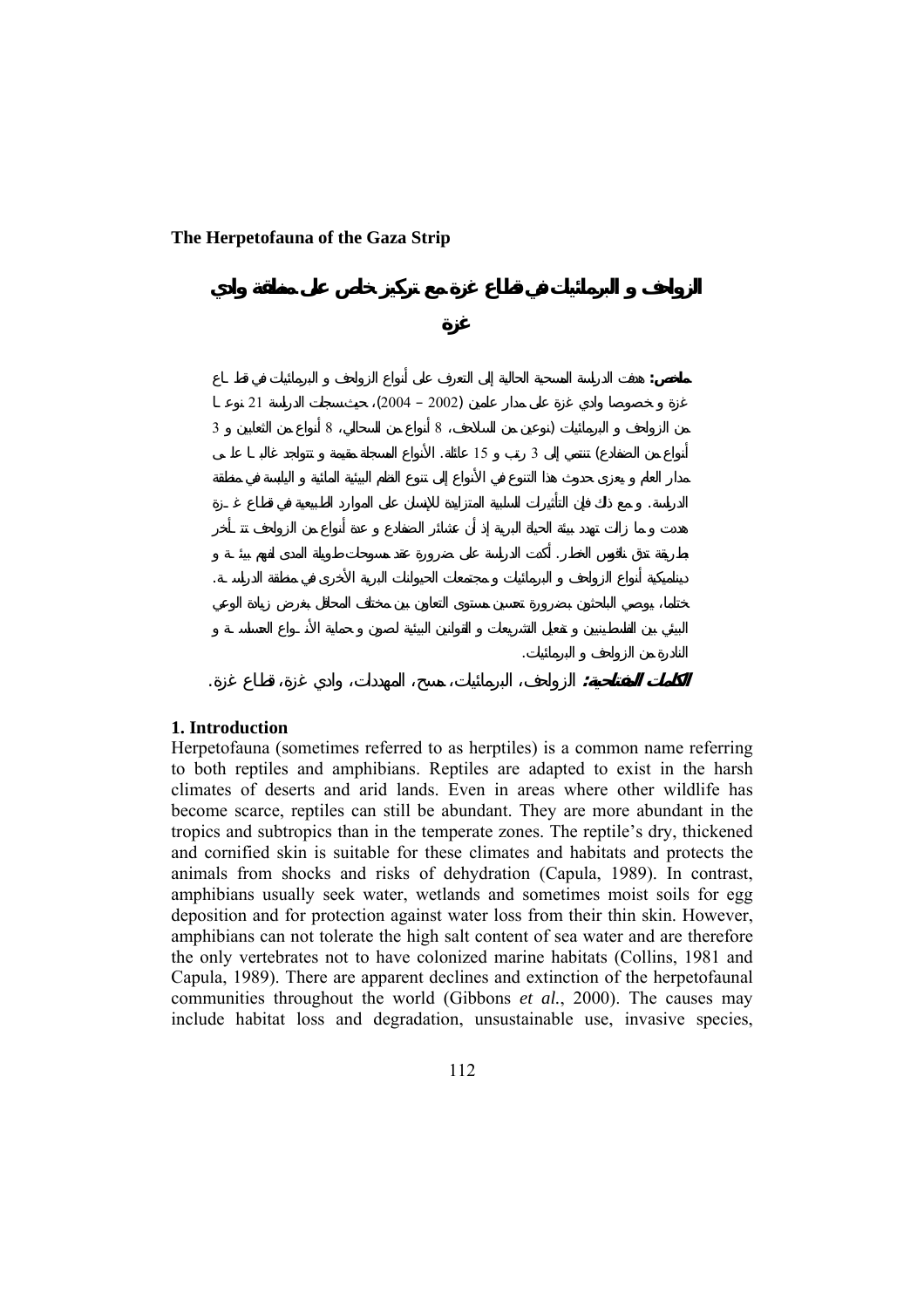environmental pollution, disease and global climate change. Habitat loss appears to be the most serious threat to herpetofauna as they are the more affected than other vertebrates by serious human encroachment on their habitats (Capula, 1989 and Gibbons *et al.*, 2000). Habitat destruction, wetland draining and/or pollution represent actual threats to amphibian populations and their reproduction. For example, draining of the Hula Lake or wetland in Palestine resulted in the local extinction of many endemic species including the frog *Discoglossus nigriventer* (Skinner and Zalewski, 1995 and Gabbay, 1998).

A variety of herpetological surveys and studies has been conducted in different countries and environments worldwide. In an attempt to monitor herpetofauna in a managed forest landscape to study the effects of habitat types and census techniques, Ryan *et al.* (2002) recorded 72 herpetofaunistic species in five (2 wetlands and 3 terrestrial) habitats in the U.S.A.. These included 19 species of anurans, 8 salamanders, 8 lizards, 28 snakes in addition to many turtle species. They found that herpetofaunal communities in the two wetland habitats were clearly dissimilar from those in the three terrestrial habitats.

In Turkey, the survey of herpetofauna seems to be extensive as many studies have been conducted in different localities of the country. Kumlutas *et al.* (1998 and 2004a and b) recorded 17 and 22 reptile and amphibian species respectively in different ecosystems. The species included urodelans, anurans, lizards, snakes and tortoises. Similarly, Ugurtas *et al.* (2000), Baran *et al.* (2001) and Ozdemir and Baran (2002) recorded 27, 11, 15 species of reptiles and amphibians respectively. The previous studies showed that lizards were the most common group of reptiles in terms of species identified or the species caught. Three Anuran species (*Bufo viridis, Rana ridibunda* and *Hyla arborea*) that were investigated in the different areas of Turkey have a wide distribution throughout the Middle East countries (Baha El din, 1992; Disi *et al.*, 2001; Disi, 2002 and Al-Sorkhy and Amr, 2003).

In Israel, reptiles were surveyed in the Golan Plateau and Mount Hermon where 36 (2 turtles, 15 lizards and 19 snakes) species were recognized (Sivan and Werner, 1992). The two species of turtles (the Caspian Terrapin *Mauremys caspica rivulata* and the terrestrial Spur-thighed Tortoise *Testudo graeca terrestris*) occurring in the Golan Plateau were found to occur in most areas of the Mediterranean basin and the countries of the Middle East as well (Gasith and Sidis, 1983; Blasco *et al.*, 1986/87; Tok, 1999; Disi *et al.*, 2001; Disi, 2002 and Turkozan *et al.*, 2003). In spite of the threats facing freshwater turtles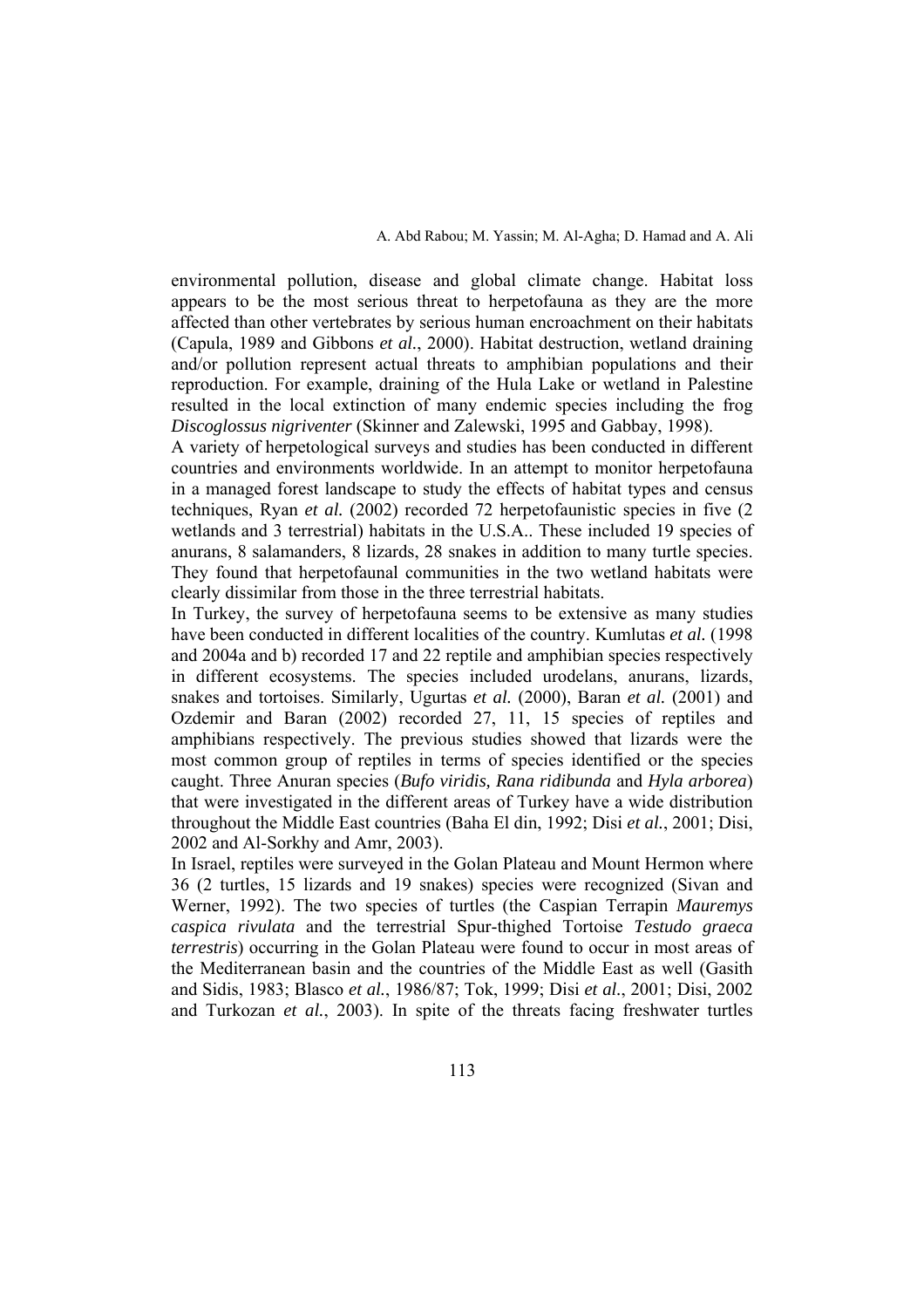worldwide, they have received relatively little attention in terms of stream and riparian wetland management (Bodie, 2001). With regard to poisonous snakes, Kochva (1998) recorded 10 species occurring in Israel and Jordan belonging to 3 families. The most dangerous and the most common snake is the Palestine Viper *Vipera palaestinae*. All these venomous snakes seem to pose a serious threat to humans, where several hundred bites are reported every year in Israel and Jordan (Kochva, 1998).

Herpetological surveys in the Occupied Palestinian Territories (OPTs) seemed unclear where no specific scientific literatures were available. Rough data on wildlife species indicated that approximately 500 birds, 100–120 mammals and 120 herpetofaunistic species, in addition to about 400 fish were known to inhabit Palestine (Ali-Shtayeh and Hamad, 1997; The Palestinian Institute for Arid Land and Environmental Studies – PIALES, 1996 and The Palestinian Central Bureau of Statistics – PCBS, 2000). In the Gaza Strip, work on herpetofauna was restricted only to two recent studies (Abd Rabou, 2005 and Yassin *et al.*, 2005). The scarcity of scientific literature concerning wildlife in general and herpetofauna in particular in specific regions of the OPTs promoted the conduction of the present work aiming at surveying and giving general observations on reptiles and amphibians in Wadi Gaza and its adjacent habitats, Gaza Strip.

#### **2. Material and Methods**

#### **2.1. Study Area**

Wadi Gaza or the Valley of Gaza is an indispensable part of natural life in Palestine and has an interesting history and rich vegetation. The variety of habitats and the location of Wadi Gaza in the coastal zone of the Mediterranean give the area a rich and varied fauna. In recognition to its importance as a natural area and as the only wetland in the Palestine coast, Wadi Gaza was declared a nature reserve in June 2000 by the Palestinian National Authority. Wadi Gaza springs from the Negev Mountains and the Southern Heights of Hebron City in Palestine. It is considered the biggest in Palestine, if the Jordan Valley is excluded. Its catchment or drainage area is about 3500 km<sup>2</sup> (The Project for the Conservation of Wetland and Coastal Ecosystems in the Mediterranean Region - MedWetCoast, 2003). The total length of the Wadi is 105 km from its source to its end. The final portion of the Wadi which lies in the Gaza Strip extends 9 km from the Truce line in East Gaza to the coast where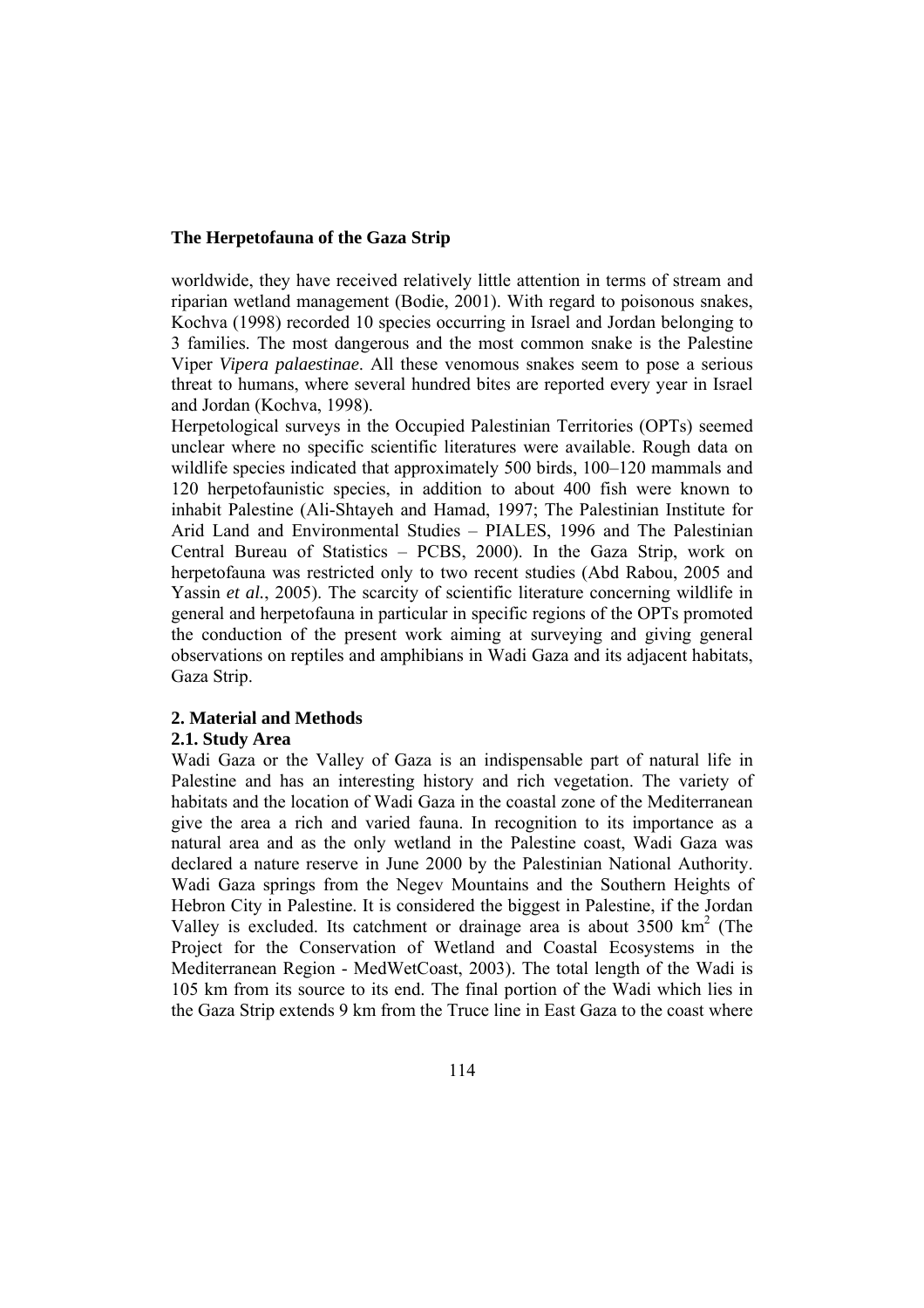it discharges into the Mediterranean Sea. The width of the Wadi varies from one place to another, and is widest near its mouth where it forms a wetland or an estuary lake which is the most important habitat for migratory and resident water birds and amphibians. The wetland is bordered by tall emergent plants like *Phragmites australis* and *Arundo donax*. *Tamarix nilotica* covers considerable areas as part of the maritime influence of the estuary lake. The maximum elevation of the Wadi is 30 meters above sea level, dropping to sea level where it reaches the Mediterranean (MedWetCoast, 2003). Since the early 1970s and after the implementation of retaining dams and diversion schemes by Israel on the upper course of the Wadi, the volume of water reaching Wadi Gaza began to diminish considerably, and large flows are restricted to occasional flash floods sweeping down the Wadi bed in wet years (Awadallah, 2000). Wadi Gaza is located centrally along the Gaza Strip coast and its banks support a number of terraces. It is known for its meanders, especially across the Strip where it changes track eight times (El-Khoudary and Anan, 1985). Wadi Gaza has a typical semi-arid Mediterranean climate, hot in summer and cold in winter. Peak months for rainfall are December and January. Finally, the resident population of the Wadi Gaza area accounts for approximately 10,000 people distributed in discrete, extended family groups of variable densities (MedWetCoast, 2003). Figure 1 shows that Wadi Gaza lies in the mid of the Gaza Strip and is bordered in the north-west by the Mediterranean Sea, the south-east by the Bureij Camp, the south-west by Al-Nuseirat Camp, and the north by Al-Zahra City.

#### **2.2. Field Methods**

Frequent site visits and observations and discussions with local people were used to determine reptilian and amphibian species in Wadi Gaza and the whole Gaza Strip as well. The Israeli measures in the Gaza Strip largely affected night field works and accordingly, observations started at 8:00 and ended at 16:00. The survey period covered two years (October 2002 – September 2004), though old records of herpetofauna were considered. All data collected in the field were recorded in a special data sheet designed for this purpose. During field surveys, binoculars and cameras have been used throughout the study period and photos were taken in the field and sometimes in the laboratories of the Biology Department, Islamic University of Gaza (BD/IUG) for confirmatory purposes. Aquatic nets were used to collect aquatic species. Many hunters and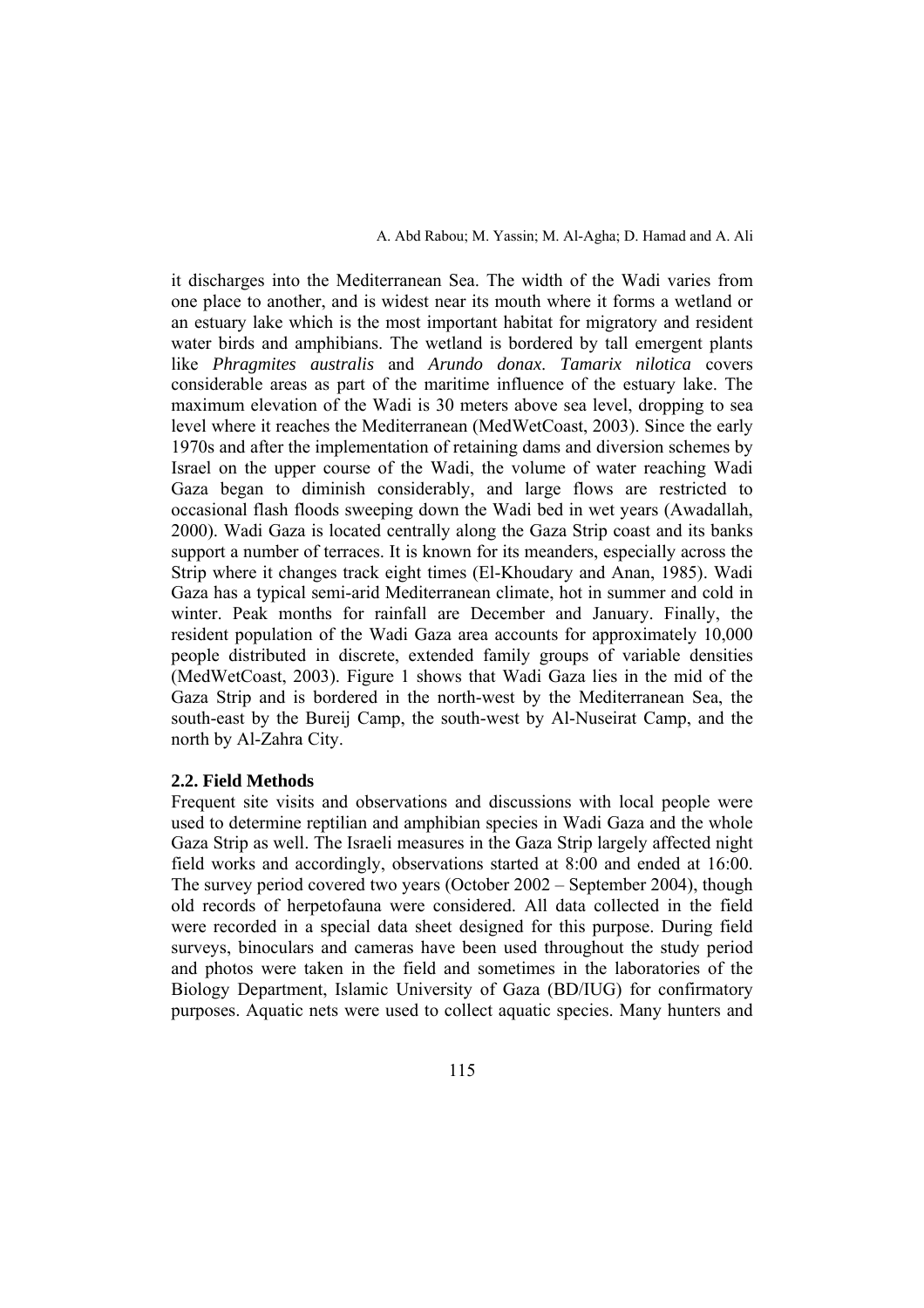local people in the area were good contributors to this work through their provisions to live as well as dead specimens to the surveyor. Some people have good experience in dealing with both venomous and non-venomous snakes. Road kills are good indicators for identifying such herpetofauna and other vertebrate fauna occurring in the area. Most of the collected specimens were taken to the BD/IUG for further taxonomy and preservation. A variety of guide books and texts were used for the identification of herpetofaunistic species occurring in the area (Capula, 1989; Breen, 1994; Disi *et al.*, 2001 and Disi, 2002).



**Figure 1:** Wadi Gaza and its site boundaries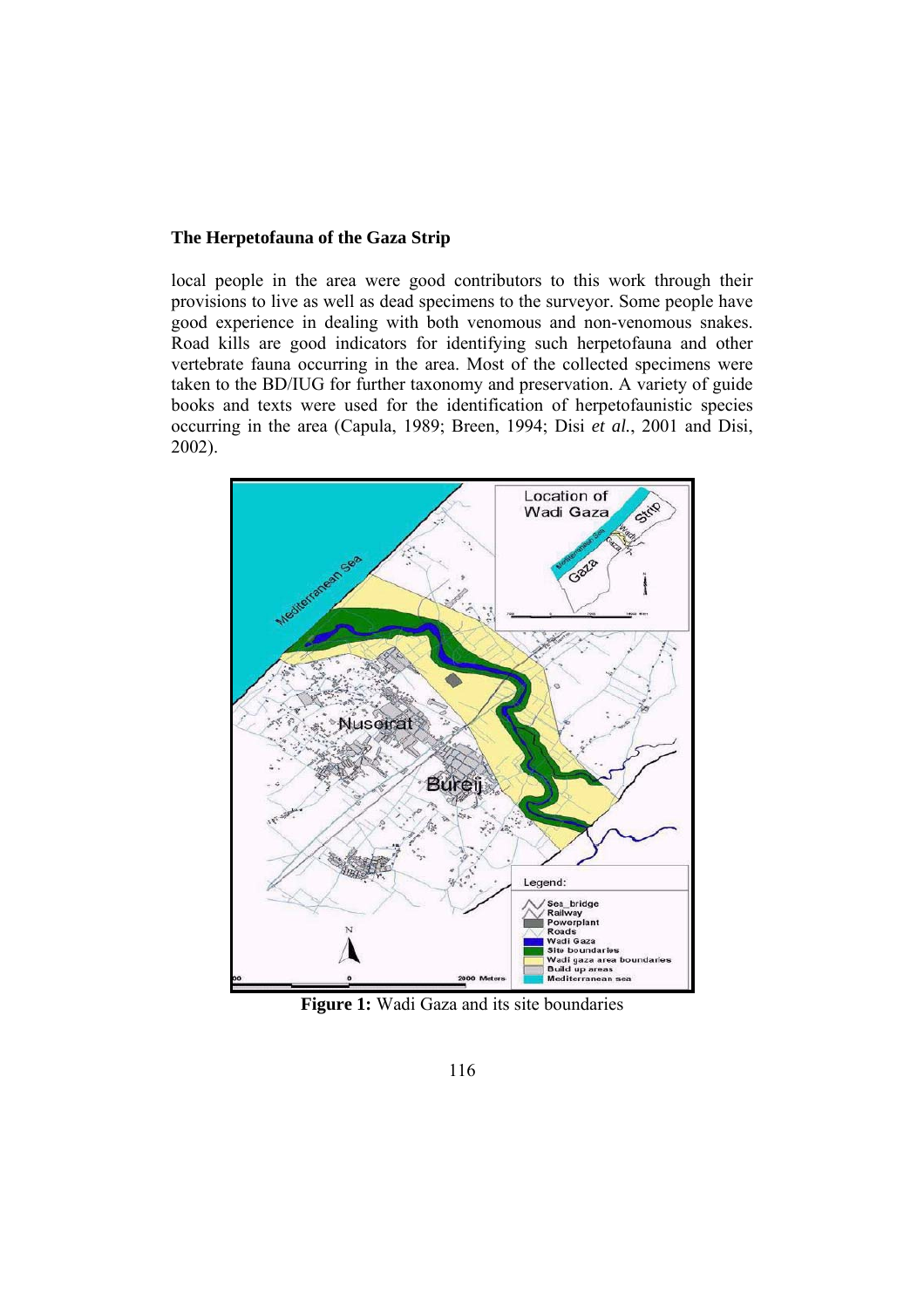## **3. Results**

A total number of 21 herpetofaunistic species (2 turtles, 8 lizards, 8 snakes and 3 frogs) belonging to 15 different families and three orders was recorded in Wadi Gaza and other localities of the Gaza Strip; they are listed in Tables 1 and 2. Squamata was the bigger of the two orders of reptiles comprising 16 species. The three amphibians belonging to one order and three families were recorded to inhabit wetlands, seasonal rainwater pools, rainwater harvesting schemes, irrigated canals and wastewater ponds of the study area. Reptiles and amphibians of the area were all resident and mostly found throughout the year. Some reptiles may cause harm to local people.

| Family                | <b>Scientific</b>   | <b>Common</b>         | Status*      | <b>Arabic or</b>  |  |  |
|-----------------------|---------------------|-----------------------|--------------|-------------------|--|--|
|                       | <b>Name</b>         | <b>Name</b>           |              | <b>Local Name</b> |  |  |
| <b>Order Chelonia</b> |                     |                       |              |                   |  |  |
| Emydidae              | Mauremys<br>caspica | Caspian               | R.           |                   |  |  |
|                       | rivulata            | Terrapin              |              |                   |  |  |
| Testudinidae          | Testudo graeca      | Spur-thighed          | R            |                   |  |  |
|                       |                     | Tortoise              |              |                   |  |  |
|                       |                     | <b>Order Squamata</b> |              |                   |  |  |
| Varanidae             | Varanus griseus     | Desert Monitor        | R.           |                   |  |  |
| Chamaeleoni-          | Chameleo            | Mediterranean         | $\mathbf{R}$ |                   |  |  |
| dae                   | chameleon           | Chameleon             |              |                   |  |  |
|                       |                     |                       |              |                   |  |  |
|                       |                     |                       |              |                   |  |  |
| Geckonidae            | Hemidactylus        | Turkish Gecko         | R.           |                   |  |  |
|                       | turcicus            |                       |              |                   |  |  |
|                       | Ptyodactylus        | Light Fan-            | R.           |                   |  |  |
|                       | hasselquistii       | footed Gecko          |              |                   |  |  |
|                       |                     |                       |              |                   |  |  |
| Lacertidae            | Acanthodactylus     | Bosc's Lizard         | $\mathsf{R}$ |                   |  |  |
|                       | boskianus           |                       |              |                   |  |  |
| Agamidae              | Laudakia (=Agama)   | Agama                 | R            |                   |  |  |
|                       | stellio             |                       |              |                   |  |  |
| Scincidae             | Chalcides ocellatus | Ocellated             | R            |                   |  |  |
|                       |                     | Skink                 |              |                   |  |  |
|                       | Scincus scincus     | Sand Skink            | $\mathbb{R}$ |                   |  |  |
|                       |                     | (Sandfish)            |              |                   |  |  |

**Table 1:** Reptiles recorded in Wadi Gaza and other localities in the Gaza Strip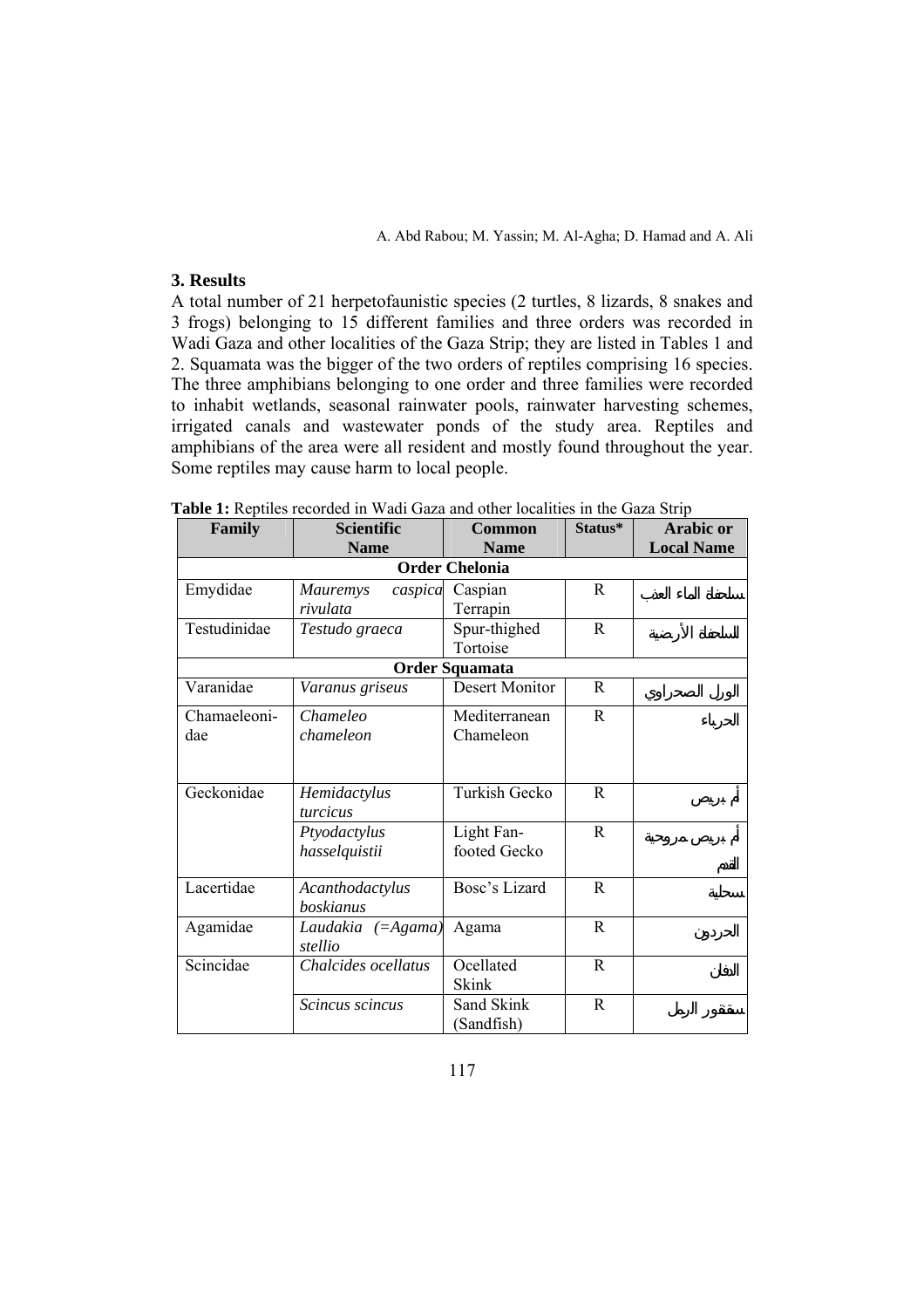| Family     | <b>Scientific</b>    | <b>Common</b>   | Status* | <b>Arabic or</b>  |
|------------|----------------------|-----------------|---------|-------------------|
|            | <b>Name</b>          | <b>Name</b>     |         | <b>Local Name</b> |
| Boidae     | Eryx jaculus         | Sand Boa        | R       |                   |
| Elapidae   | Walterinnesia        | Desert Black    | R.      |                   |
|            | aegyptica            | Snake           |         |                   |
|            |                      |                 |         |                   |
| Colubridae | Coluber<br>jugularis | Syrian Black    | R.      |                   |
|            | asianus              | Snake - Arbeed  |         |                   |
|            | Coluber nummifer     | Coined Snake    | R.      |                   |
|            | Coluber              | Jan's Desert    | R       |                   |
|            | rhodorhachis         | (Cliff) Racer   |         |                   |
|            | Coluber rubriceps    | Red Whip        | R.      |                   |
|            |                      | $Snake - Red-$  |         |                   |
|            |                      | headed Snake    |         |                   |
| Viperidae  | Echis coloratus      | Carpet Viper    | R       |                   |
|            | Vipera palaestinae   | Palestine Viper | R       |                   |

**\* Status: R = Resident** 

| <b>Table 2:</b> Amphibians recorded in Wadi Gaza and other localities in the Gaza Strip |  |  |
|-----------------------------------------------------------------------------------------|--|--|
|-----------------------------------------------------------------------------------------|--|--|

| Family             | <b>Scientific Name</b> | <b>Common</b>  | Status* | <b>Arabic or</b>  |  |
|--------------------|------------------------|----------------|---------|-------------------|--|
|                    |                        | <b>Name</b>    |         | <b>Local Name</b> |  |
| <b>Order Anura</b> |                        |                |         |                   |  |
| Bufonidae          | <b>Bufo</b> viridis    | Common         | R       |                   |  |
|                    |                        | (Green) Toad   |         |                   |  |
| Ranidae            | Rana bedriagae         | Levantine Frog | R       |                   |  |
| Hylidae            | Hyla savignyi          | Tree Frog      |         |                   |  |

**\*Status: R = Resident** 

**Caspian Terrapin** *Mauremys (Clemmys) caspica rivulata***:** This is the only freshwater reptilian species which lives in the wetland ecosystem and the other temporary and permanent freshwater or wastewater ponds of Wadi Gaza (Figure 2A). More than 23 individuals were seen throughout the study period either inside water or basking on the banks of the wetlands. In most times, the species was seen coming to water surface to take air for breathing. In one visit, more than 7 individuals were seen swimming in a shallow wastewater pond;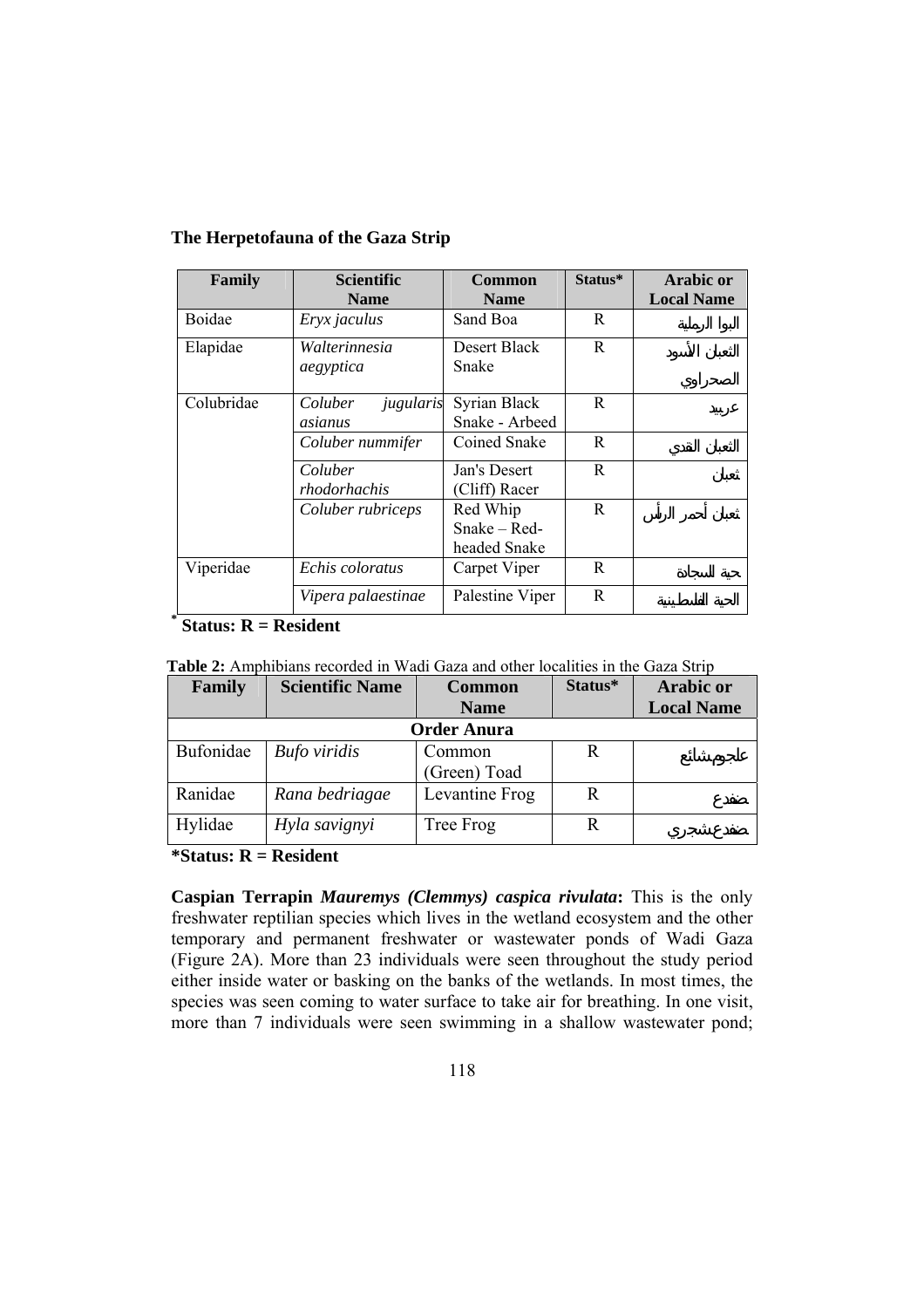two juveniles were also seen dead on the pond banks. Local people who used to exploit the reeds of the wetlands usually catch many of them (Figure 2B). Some turtles were caught using aquatic nets for identification. In one visit, a roadkill of the species was found on the unpaved main road near the wetland of Wadi Gaza. The turtle has a relatively long tail and a neck characterized by the yellow stripes bordered in black. The species was under actual threat due to wetland drainage and hunting.

**Spur-thighed Tortoise** *Testudo graeca***:** The Spur-thighed Tortoise (Figure 2C), which has a yellowish carapace with various balck spots, was found throughout the year in a vareity of habitats in Wadi Gaza and other localities in the Gaza Strip, with the exception of winter latent months. They inhabited various agricultural areas, tamarisk forests surrounding the wetland, citrus and olive orchards, the vineyards cultivated in the sand dunes characterizing the western side of Wadi Gaza and other woodlands. More than 25 individuals of the species were captured and released by the researcher during the study period. The time of capture for all turtles was at the morning hours. In addition, more than another 15 individuals were brought by students to the BD/IUG. In Wadi Gaza, some people were found to rear the species at home as pet animals. Compared to the previous turtle species, this species has a very short tail. It is also under threat due to their ease hunting and continuous human disturbance to their ecological habitats.

**Desert Monitor** *Varanus griseus***:** This is the largest lizard species living in Wadi Gaza and the whole Gaza Strip. The species was seen once in Wadi Gaza hiding among the vegetation. In another occasion, a person living near Wadi Gaza captured the species and brought it to the surveyor at the BD/IUG (Figure 2D). Moreover, two individuals were seen kept in a cage in a private zoo in Rafah Governorate, Gaza Strip. The species is highly endangered due to its killing by farmers and local people.

**Mediterranean Chameleon** *Chameleo chameleon***:** The Mediterranean Chameleon (Figure 2E) was rarely seen in the field, though it is present throughout the year inhabiting scrubs, thickets and bushy areas. During the study, only 11 individuals were seen as singles in different localities in the Gaza Strip; particularly Wadi Gaza. Four individuals were brought by students to the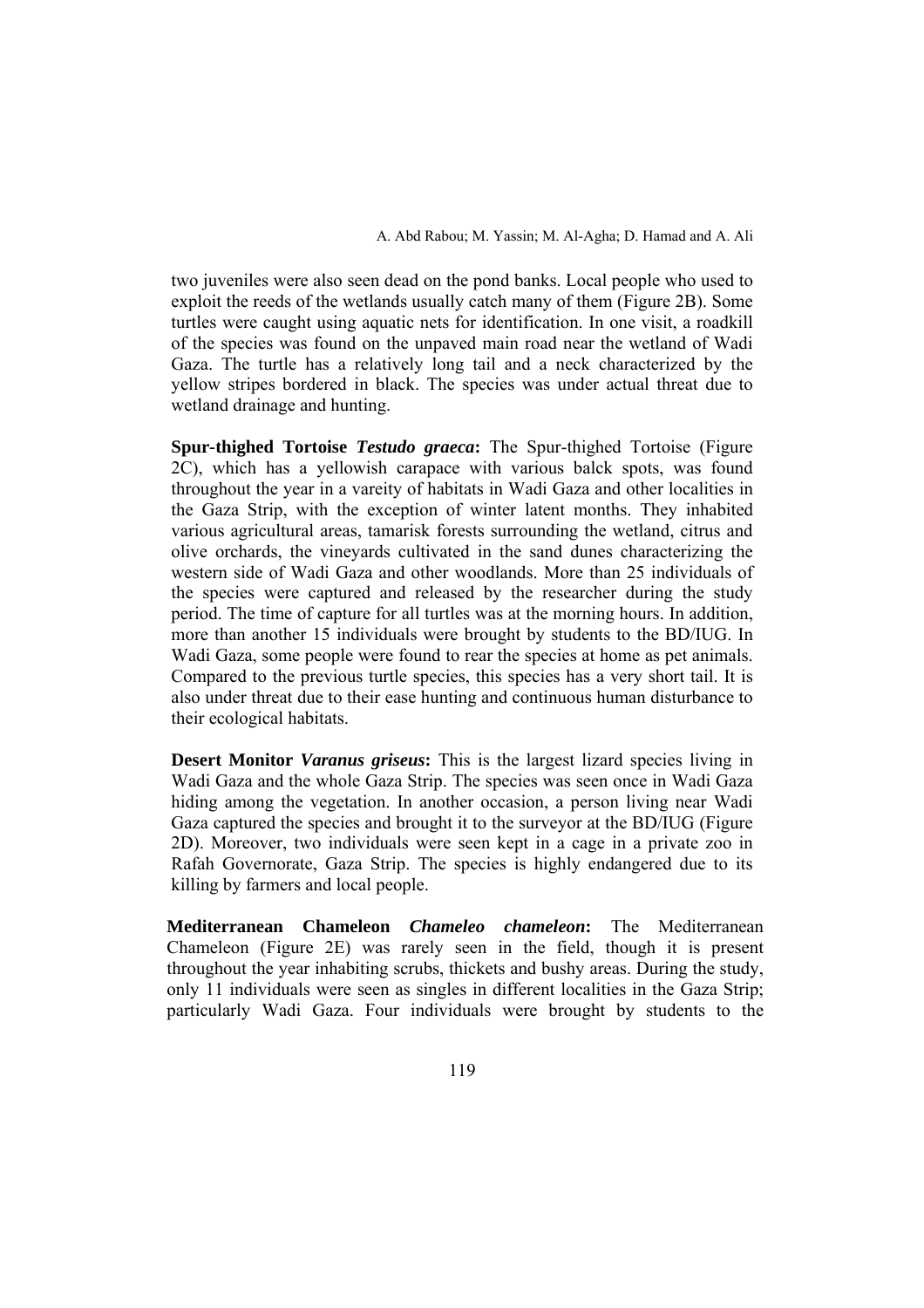BD/IUG as well for dissection and preservation purposes. The Chameleon was usually seen grasping branches of trees and shrubs with its feet and prehensile tail. The color often varies with the dominant background. The species is shy and threatened due to killing and habitat destruction.

**Turkish Gecko** *Hemidactylus turcicus***:** This common species is found year round inhabiting all residential and public buildings in the study area and the whole Gaza Strip. The animal produces loud voices at night. Many individuals of the species were brought for preservation at the BD/IUG. It is worth mentioning that people usually kill the species when seeing it at night. When attacked, the species readily sheds part of its tail as a means for escape.

**Light Fan-footed Gecko** *Ptyodactylus hasselquistii***:** This robust species is found year round inhabiting residential and public buildings in the study area. Only three individuals of the species were seen climbing the walls of buildings in Wadi Gaza. The species was known for its feet which have a fan-like fashion. Similar to the Turkish Gecko, many individuals of the species were brought for preservation at the BD/IUG.

**Bosc's Lizard** *Acanthodactylus boskianus***:** It is one of the most common lizard species throughout the year in Wadi Gaza and the whole Gaza Strip. It is usually counted in tens rather than hundreds wherever somebody goes to Wadi Gaza. The species was found in the Wadi bed, agricultural lands, deserts and semi-deserts, earth cliffs and sedges of agricultural fields (Figure 2F). In one occasion, the animal was seen netted in a very complex way to the extent that the surveyor was unable to release it.

**Agama** *Laudakia (=Agama) stellio***:** This species is common in every habitat in the Gaza Strip and hence Wadi Gaza. The species was commonly seen in relatively large numbers, sometimes exceeding 50 individuals, as singles or twos or even small groups in semi-arid areas of Wadi Gaza, agricultural fields, hills and earth banks, buildings, dump sites and gardens. The species used burrows, cracks or crevices as parts of its niche. In early morning, the species was usually seen standing on a hill or a solid object and basking to elevate the internal temperature of its body to a level making the animal active to resume its activities (Figure 2G). Although it was at present in reasonable numbers (roughly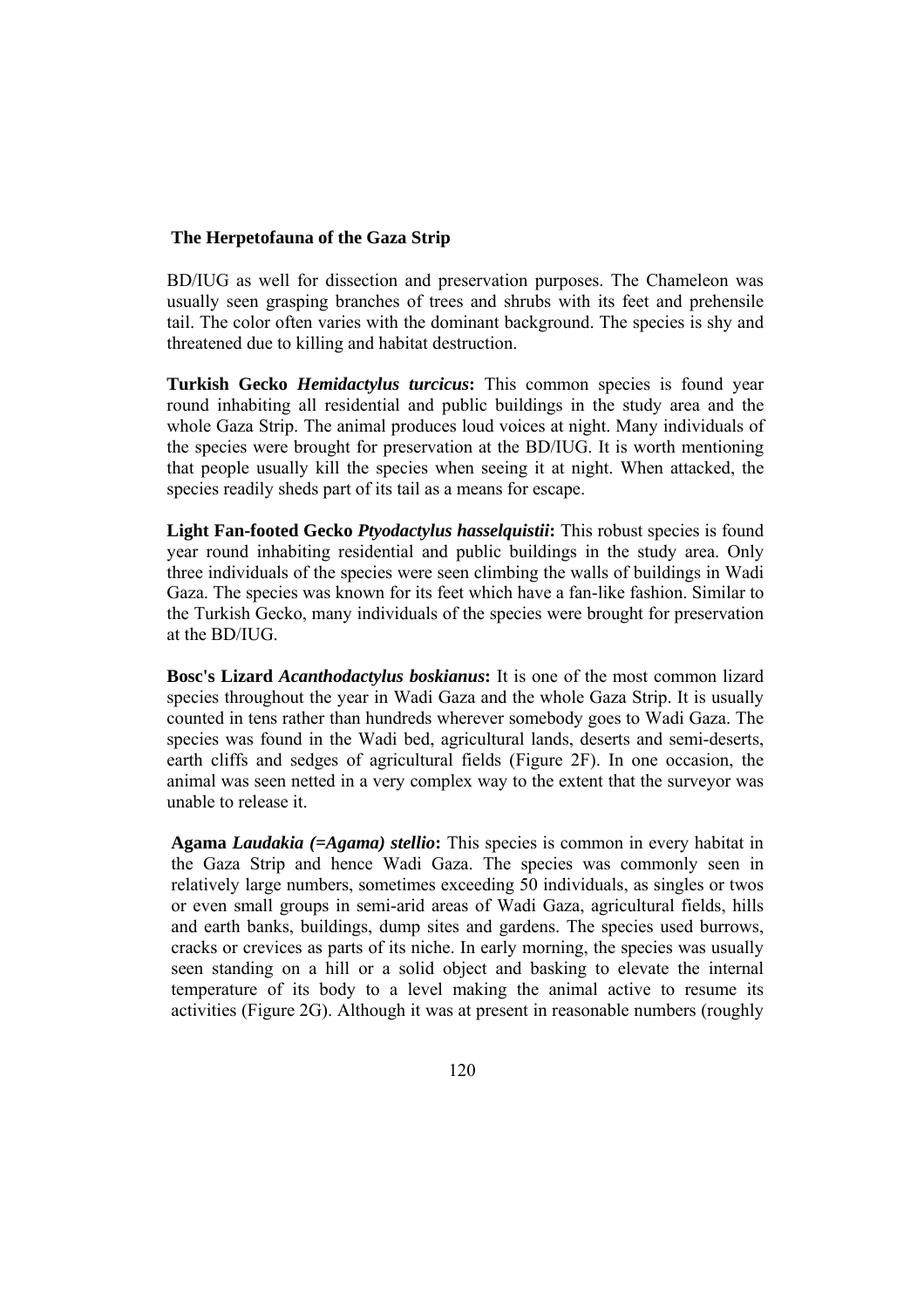100 individuals per  $km^2$ ) in the region, the Agama is sometimes threatened by killing and human disturbance to its habitats. In the field, children were seen in more than 7 times capturing and killing the species.

**Ocellated Skink** *Chalcides ocellatus***:** This fast-moving species was found throughout the year though it was rarely seen in the field. Only 7 individuals were seen separately and as singles in Wadi Gaza, mainly in agricultural lands, though it may occur in gardens and under bushes and *Cactus* plants. In one occasion, the species was noticed concealing itself under the fallen leaves and debris of a tree. As many as five samples were preserved at the BD/IUG (Figure 2H).

**Sand Skink (Sandfish)** *Scincus scincus***:** This is a very rare species seen at morning hours in western Wadi Gaza where sand dunes are the dominant topographic feature. During the study period, only 3 individuals were seen as singles in a sandy area cultivated with olive, fig and grapes. The body is covered with shiny scales and ends with a short and stocky tail. The yellowish color seems to be a camouflaging character allowing the animal to conceal itself from predators. If surprised, when facing the surveyor, it buries itself with astonishing speed in sands. Due to habitat destruction, sand overexploitation and residential creeping in the Gaza Strip, the sand skink is really under actual threat.

**Sand Boa** *Eryx jaculus***:** This nonpoisonous snake species is very rare in the Gaza Strip, where only one dead sample was seen in Wadi Gaza area (Figure 3A). According to local people, this species is nocturnal and could be found when removing logs and stones in agricultural fields, or when soil is dug up. Threats facing this snake species are similar to all snake species encountered in the area. Threats include habitat destruction and intentional killing by locals. It is worth mentioning that killing is the waiting fate for any snake species seen in the area. There are negative attitudes among Palestinians towards all poisonous and nonpoisonous snake species. They did not acknowledge the ecological roles played by these creatures in eliminating harmful pests and stabilizing ecological balances in various ecosystems.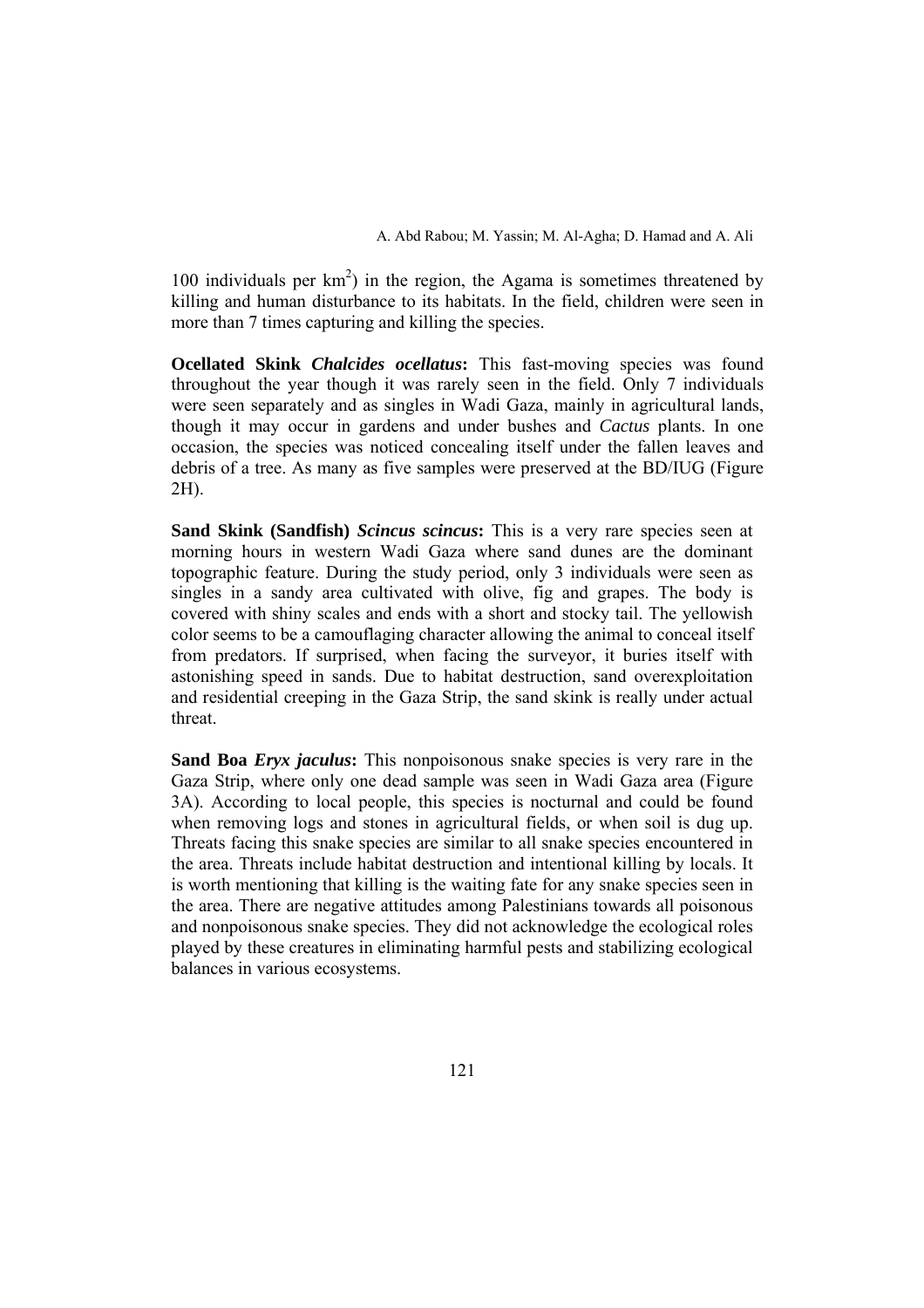

**Figure 2:** Herpetofauna of Wadi Gaza: (A-B) Caspian Pond Turtle *Mauremys caspica rivulata* caught by reed harvester in Wadi Gaza (C) Spur-thighed Tortoise *Testudo graeca* (D) Desert Monitor *Varanus griseus* (E) Mediterranean Chameleon *Chameleo chameleon* (notice the prehensile tail) (F) Bosc's Lizard *Acanthodactylus boskianus* (G) Agama *Laudakia (=Agama) stellio* (H) Ocellated Skink *Chalcides ocellatus*.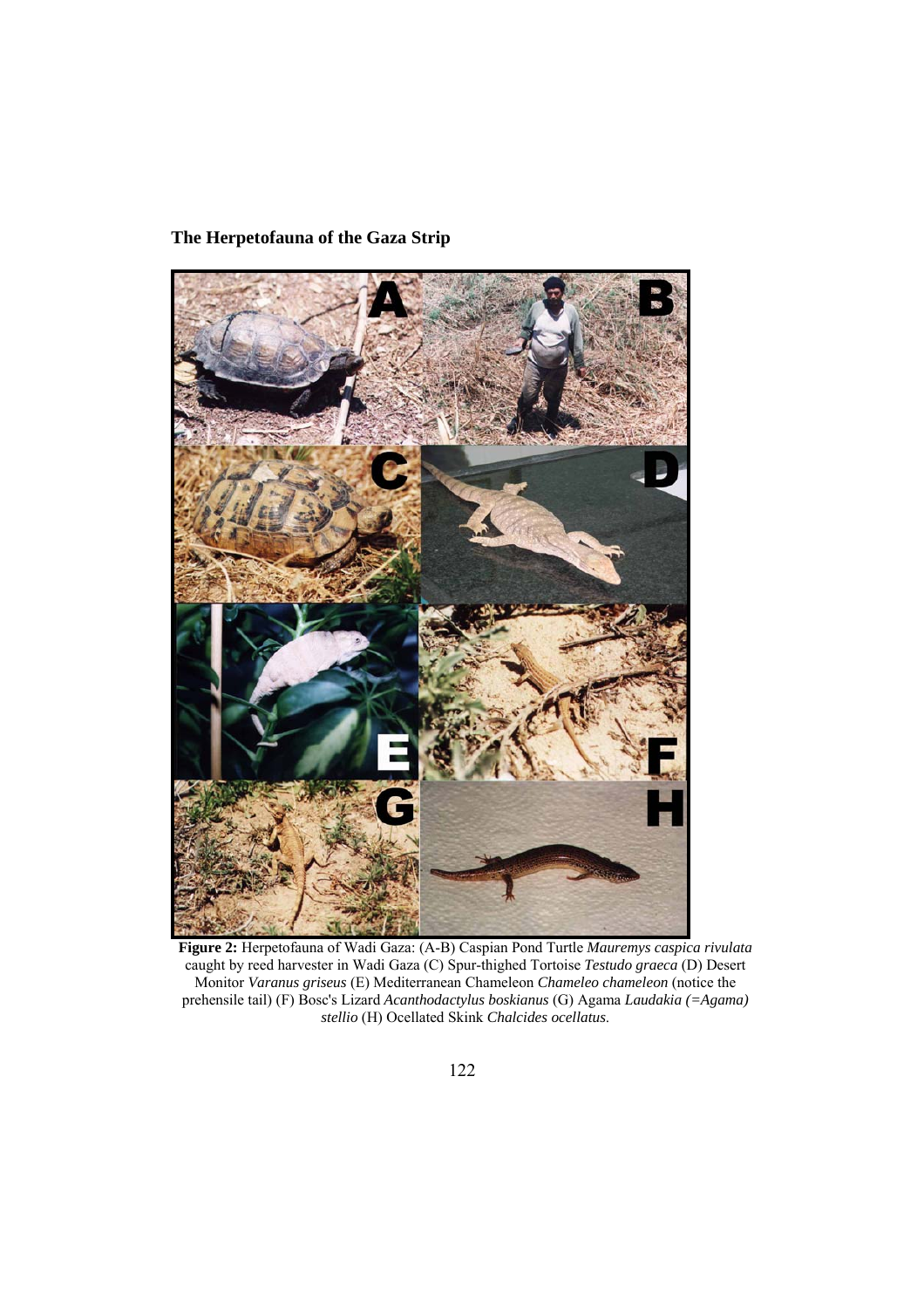

**Figure 3:** Herpetofauna of Wadi Gaza: (A) Sand Boa *Eryx jaculus* (B) Coined Snake *Coluber nummifer* (C) Red Whip Snake *Coluber rubriceps* (D) Syrian Black Snake *Coluber jugularis asianus* (E) Palestine Viper *Vipera palaestinae* (F) Common Toad *Bufo viridis* (G) Tree Frog *Hyla savignyi* (H) Habitat destruction and modification in Wadi Gaza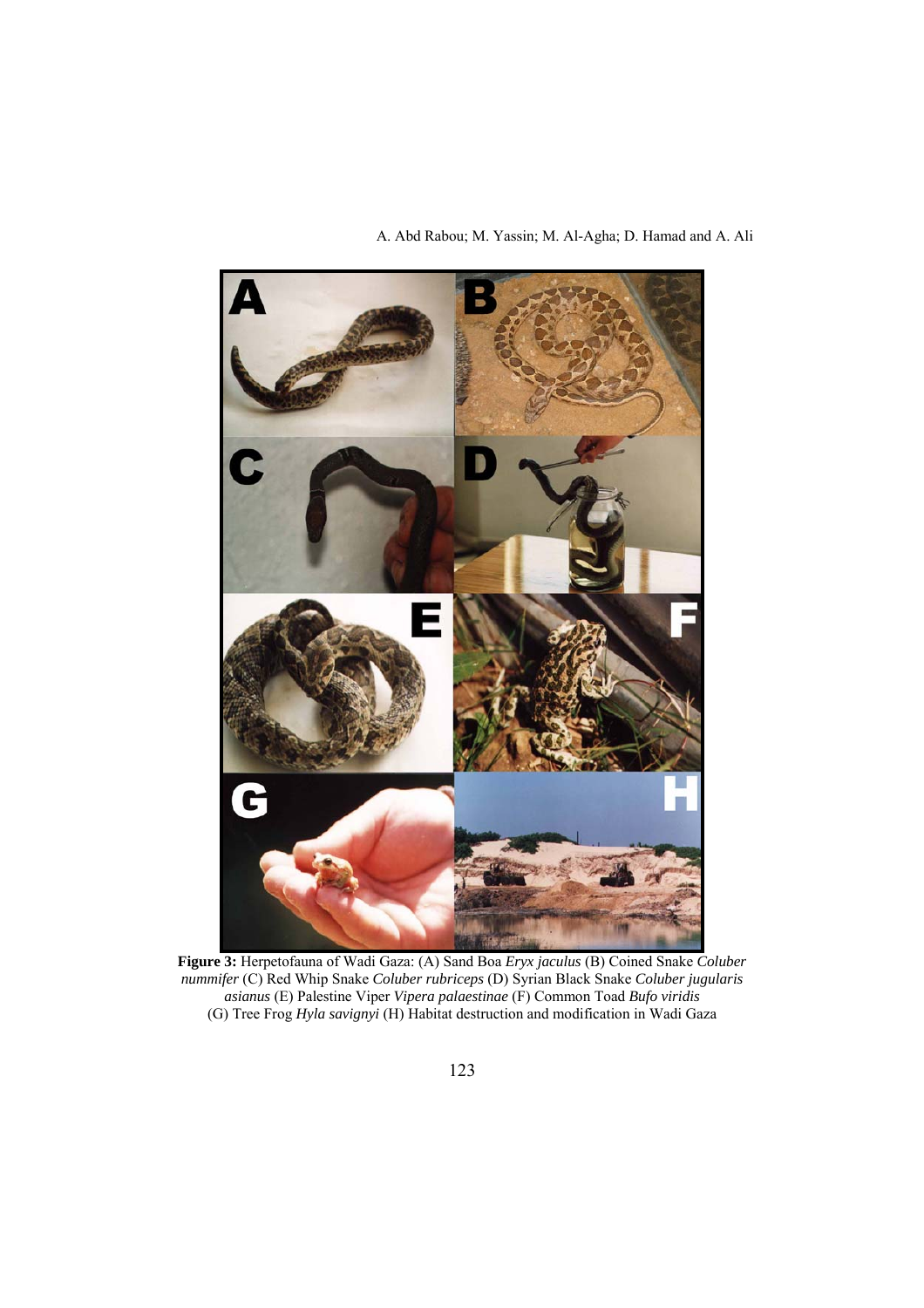**Desert Black Snake** *Walterinnesia aegyptia***:** This poisonous snake inhabits vegetable farms, olive orchards and other vegetated areas rich in bushes and trees in addition to bare deserts. It is a stout snake with a small head slightly distinct from the neck. The color is shiny black dorsally and bluish black ventrally. Two records of the snake were found stuffed at the BD/IUG; one of them was brought from Wadi Gaza in July 2003.

**Coined (Coin Marked) Snake** *Coluber nummifer***:** Four individuals were found dead in the soil roads of Wadi Gaza in addition to another 6 live and dead specimens were brought either by locals or students to the BD/IUG for preservation (Figure 3B). The species inhabits cultivated as well as bushy areas in Wadi Gaza. The species may invade old houses or buildings in order to search food. The species is characterized by blotches arranged along the dorsal side of the body, and the head is distinct from the neck. An oblique dark streak is found below the eyes.

**Jan's Desert (Cliff) Racer** *Coluber rhodorhachis***:** Only two stuffed samples of the species were found. The first was brought dead and highly distorted from Wadi Gaza in April 2004. The second sample was found among four stuffed snake species at the home of a secondary-school teacher who used to teach biology. The other species found were the Red Whip Snake *Coluber rubriceps*, a juvenile of the Syrian Black Snake (Arbeed) *Coluber jugularis* and a juvenile of the Palestine Viper *Vipera palaestinae*. According to the teacher, these specimens were collected from various ecosystems in Wadi Gaza.

**Red (Red-headed) Whip Snake** *Coluber rubriceps***:** Only one living sample of this snake species was caught in Wadi Gaza and brought alive to the BD/IUG, where it was identified, stuffed and photographed (Figure 3C). According to the hunter, the species was hunted at daylight in an agricultural field not far a way from the north bank of Wadi Gaza. Many brown bands or rings with white edging follow the head region of the snake.

**Syrian Black Snake (Arbeed)** *Coluber jugularis asianus***:** This is a familiar snake species to all Palestinians in the Gaza Strip to the extent that two Palestinian families were named with the name of this reptile; "*Al-Arbeed*" and "*Al-Arabeed*" (the Arabic plural of the word *Arbeed*). The total length of adult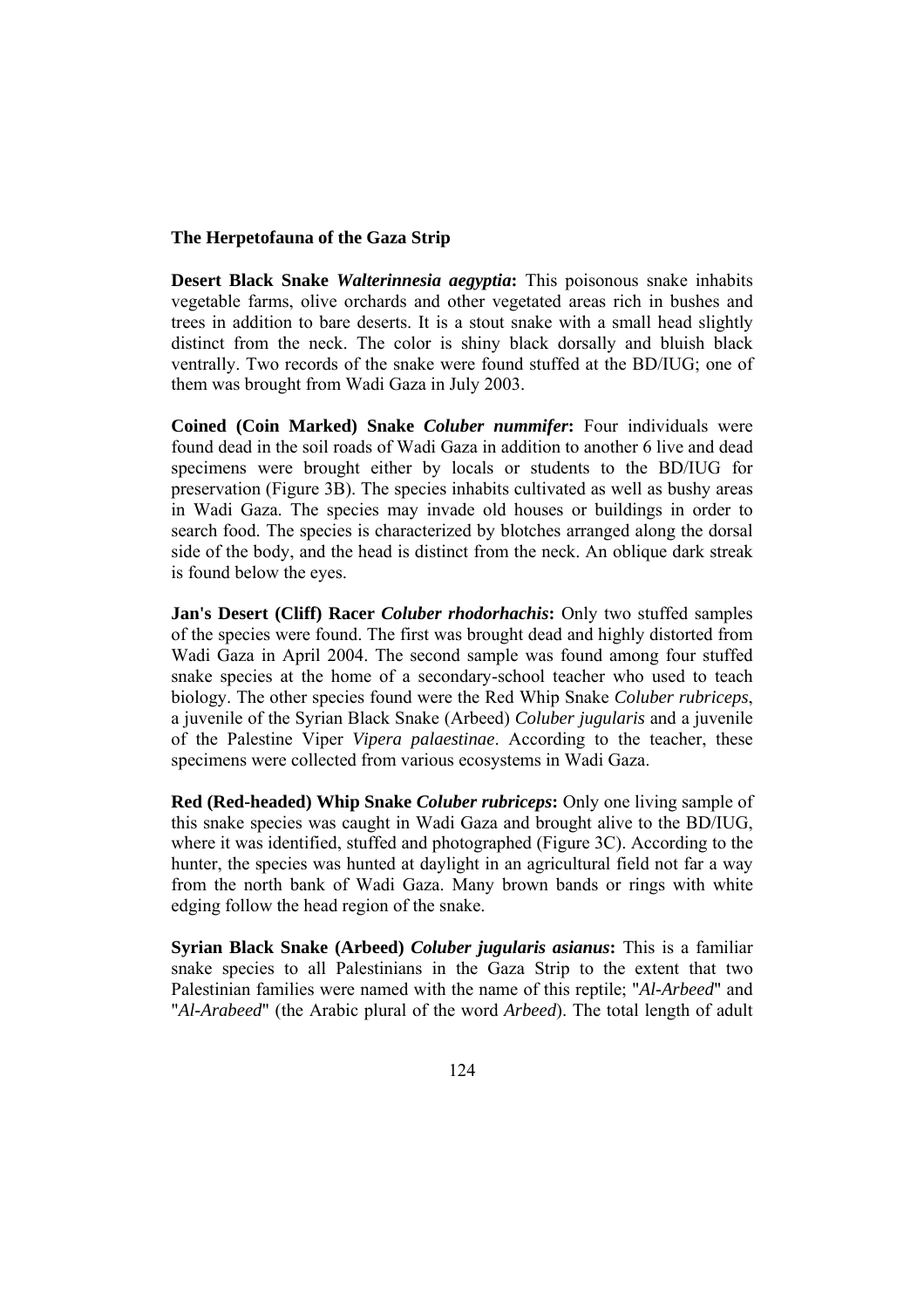individuals exceeded 180 centimeters and sometimes reached about 250 centimeters. In one occasion, the Syrian Black Snake was seen crossing the width of an agricultural field with astonishing speed in a mid-day of August 2003 in Wadi Gaza. In a second occasion, a dead and a semi-decomposed specimen was found in February 2004 beside the wetland of Wadi Gaza. A pointed branch of a plant was found piercing its palate, causing its death under a Tamarisk bush at the edge of the wetland. Apart from the field, as many as six preserved samples of the species with various lengths were found at the BD/IUG (Figure 3D).

This species was found year round in a variety of habitats including agricultural and forested areas, open areas and near chicken farms. As reported by Wadi Gaza inhabitants, this species is very aggressive to humans though it is not dangerous. In more than three occasions, it attacks human as a sort of defense mechanism, hisses and tries to bite. If it is in direct danger, it makes a brave stand. It feeds on many small wildlife and domestic species including lizards, chicken, rodents and passerines. It wraps itself and coils its strong body around its preys. Some Palestinians believe that the Arbeed can twist around a man and may cause suffocation.

**Carpet Viper** *Echis coloratus*: This rare nocturnal species was recorded once killed near an agricultural orchard in Wadi Gaza. Like the Palestine viper, the head is triangular and distinct from the neck.

**Palestine Viper** *Vipera palaestinae***:** The Palestine Viper (Figure 3E) is the only endemic snake species in the historic Palestine, where it represents one of the most poisonous and dangerous viper species in Palestine. Most snake bites in the Gaza Strip were attributed to this species. In September 2004, the surveyor visited a 20-year old Palestinian youth from Beit Hanoun, North Gaza who was bitten by this dangerous snake. Due to his severe case, the person was firstly admitted to an advanced Israeli hospital for a week. After then, the patient was transferred to Al-Shiffa Hospital in the Gaza Strip to complete his treatment. The patient was treated for 20 days.

The Palestine Viper is known locally as "*Haya Za'ara*" which means the short viper. It inhabits the Mediterranean biotope, which is rich in rodents and avifauna. In Wadi Gaza, the species inhabits agricultural fields, neglected areas, plains, rocky hills, marshy areas and around villages and human settlements.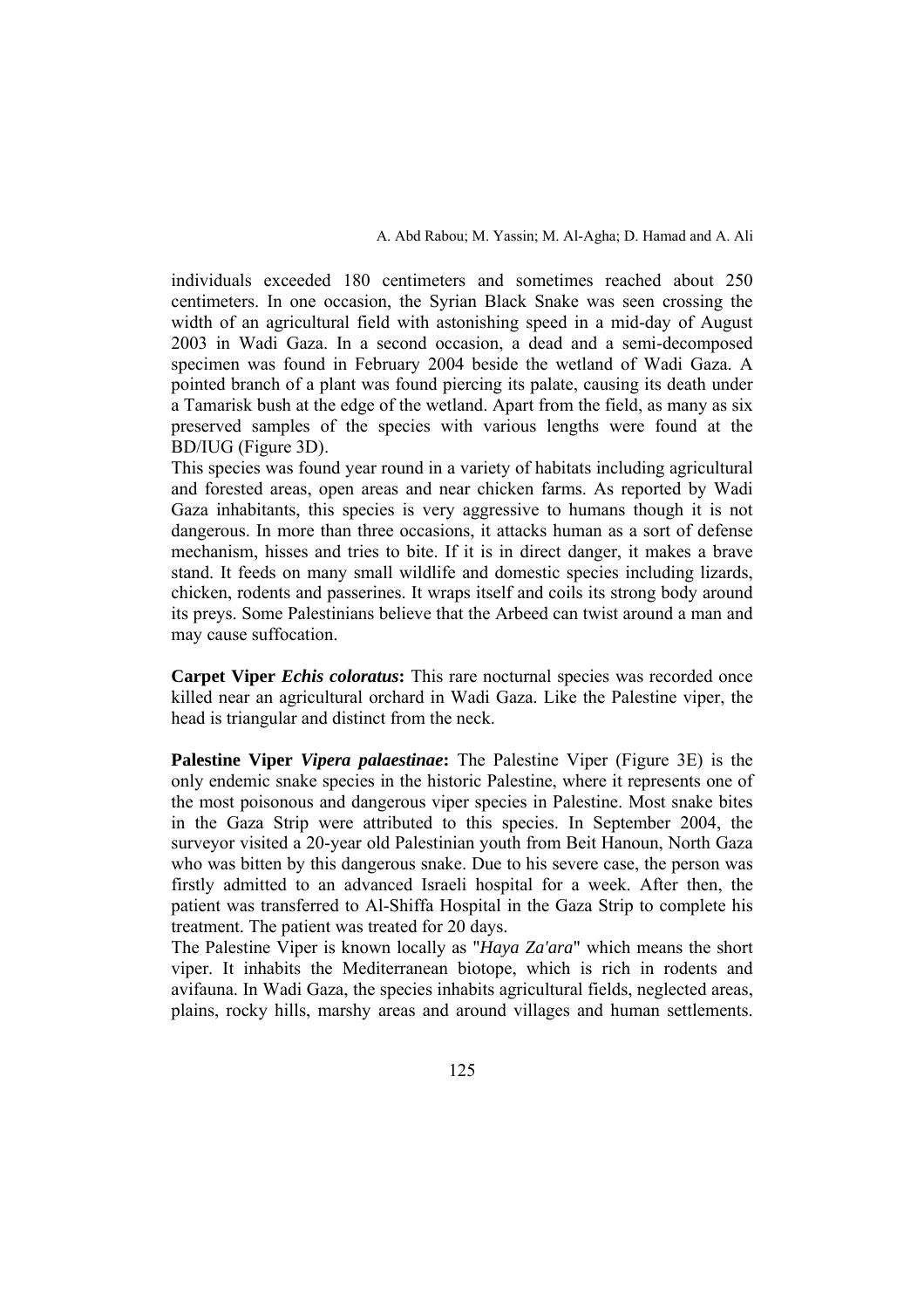During the study period, the researcher watched the capture of five individuals by Wadi Gaza inhabitants. Moreover, people from Wadi Gaza and other areas of the Gaza Strip used to bring many alive as well as killed specimens of the species to the BD/IUG for preservation. The head is triangular and distinct from the neck. An inverted brown "V" band on the head characterizes the Palestine Viper. The body is stout and the tail tapers abruptly behind the cloaca. Finally and in spite of its ecological role as a pest control agent, the species suffers an actual threat due to killing and habitat destruction.

**Common or Green Toad** *Bufo viridis***:** The Common or Green Toad is common and found year round in relatively reasonable numbers in Wadi Gaza with the exception of winter months as the animals hibernate. It inhabits wetlands, wastewater ponds and seasonal water spots scattered after the rainy season (Figure 3F). The species was sometimes found in agricultural areas adjacent to wetlands and not far a way from freshwater bodies, temporary ponds and irrigation schemes. As many as tens of the species were recorded at Wadi Gaza wetlands, while few (N=8) were recorded in other localities. In six visits, the species was found together with the Caspian Turtles *Mauremys caspica rivulata* sharing the same ecological habitat. The two herpetofaunistic species were sometimes extracted from their aquatic environment using aquatic nets or seldom by hand capture especially when the animals were basking on the banks of ponds. The current drainage of Wadi Gaza wetland ecosystem, habitat destruction and modification in addition to the pollution caused by heavy use of pesticides and other chemicals are threatening all frog species and other biota in Wadi Gaza. Furthermore, roadkills of the toad and other frog species were recorded in the area, since the toad lives close to main roads.

**Levantine Frog** *Rana bedriagae***:** During the study period, only 4 live specimens were encountered as singles in the area. In one occasion, a large frog was found standing on the main soil road of Wadi Gaza near the wetland. The other specimens were seen among reeds bordering the edges of the wetland, indicating that the species does not like to stay in drier habitats compared to *Bufo viridis* which may happen in such places.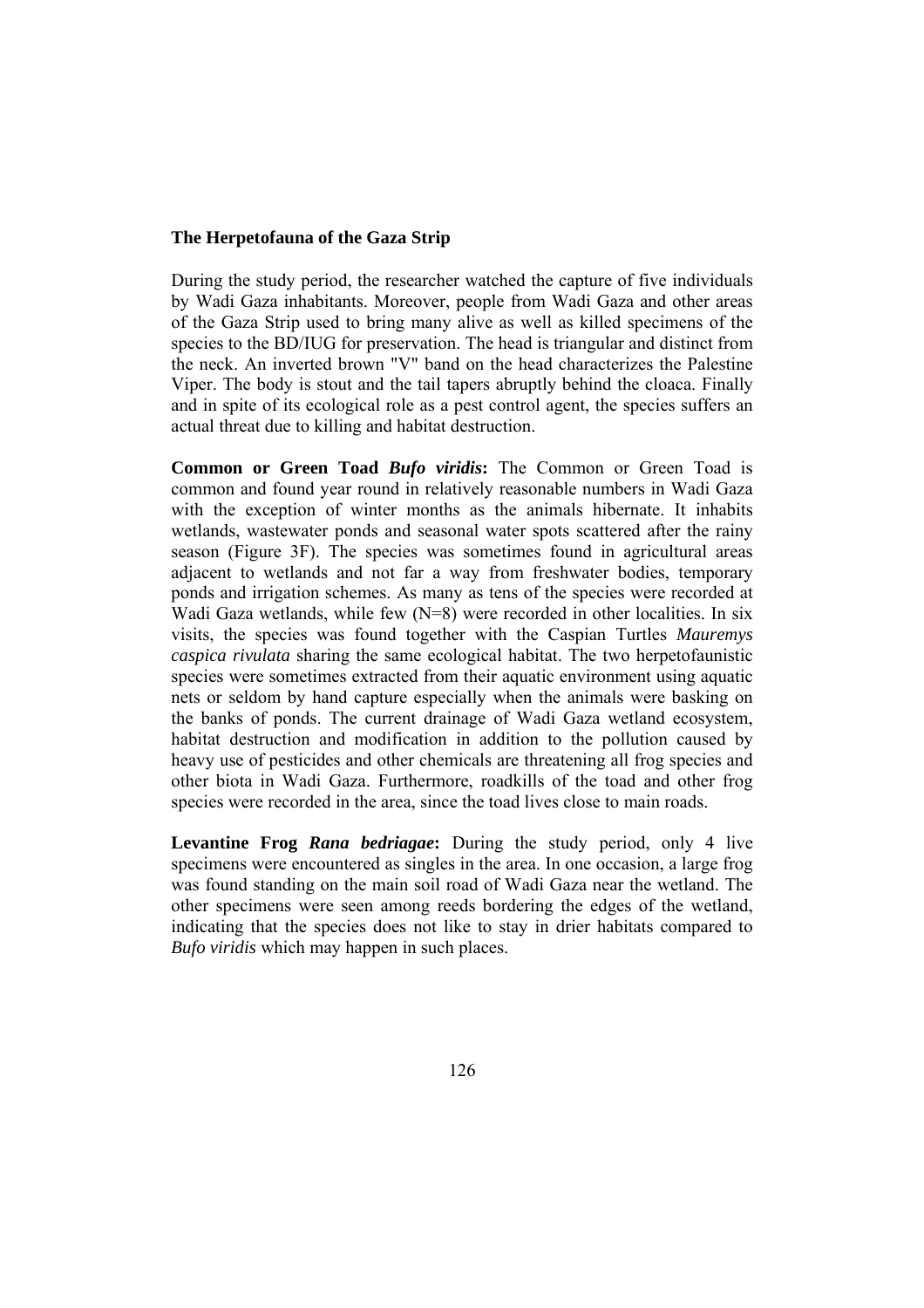**Tree Frog** *Hyla savignyi***:** The Tree Frog (Figure 3G) is the smallest of frog species occurring in Palestine. As many as 20 individuals were either seen or collected by the surveyor from the cultivated areas and fruit orchards bordering the two banks of Wadi Gaza. The species usually hides most of the day-time on trees and bushes. It inhabits permanent water bodies in Wadi Gaza area which are rich in vegetation, trees, bushes and reedbeds. The color of the dorsal side is uniformly bright green and may be changeable depending on the environment. The ventral side, in contrast, is creamy. A dark brownish stripe is noticed extending from the nostril through the eyes and tympanum and along the flanks to the groin. Finally, the threats facing the species are similar to that of the other frog species. Habitat destruction and modification are frequent in Wadi Gaza especially during the last three years (Figure 3H).

## **4. Discussion**

The strategic position of Palestine at the terrestrial meeting point between Asia, Europe and Africa along with its climate and topography facilitates the interaction and spread of faunistic and floristic species of the three continental masses (Ali-Shtayeh and Hamad, 1997). The diversity of ecological habitats in the Gaza Strip in general and Wadi Gaza in particular contributed much to species diversity though 21 herpetofaunistic species were recorded (Abd Rabou, 2005). The various ecosystems including wetlands, sand dunes, natural vegetation and agricultural orchards provide reptiles and amphibians with all needs; shelter, food, breeding and camouflaging sites. However, the everincreasing human impact on the existing natural resources in the Gaza Strip has threatened many wildlife species including herpetofaunistic ones. The populations of frogs and many reptilian species are declining in an alarming fashion. The results reinforce the necessity of long-term inventories in order to understand the dynamics of animal communities in the study area. It is expected that the population over-crowding, the residential and agricultural expansions, the intensive and extensive infrastructural and developmental projects and the poor implementation of environmental laws and legislations are major factors contributing to the gradual decline of biodiversity in the area. In this regard, the Israeli forces and Israeli settlers played a capital role in deteriorating and destroying both natural and cultivated ecosystems in the OPTs. Uprooting of vast vegetated areas had its major impact on wildlife ecology in the area. Habitat modification and fragmentation which was apparent in Wadi Gaza and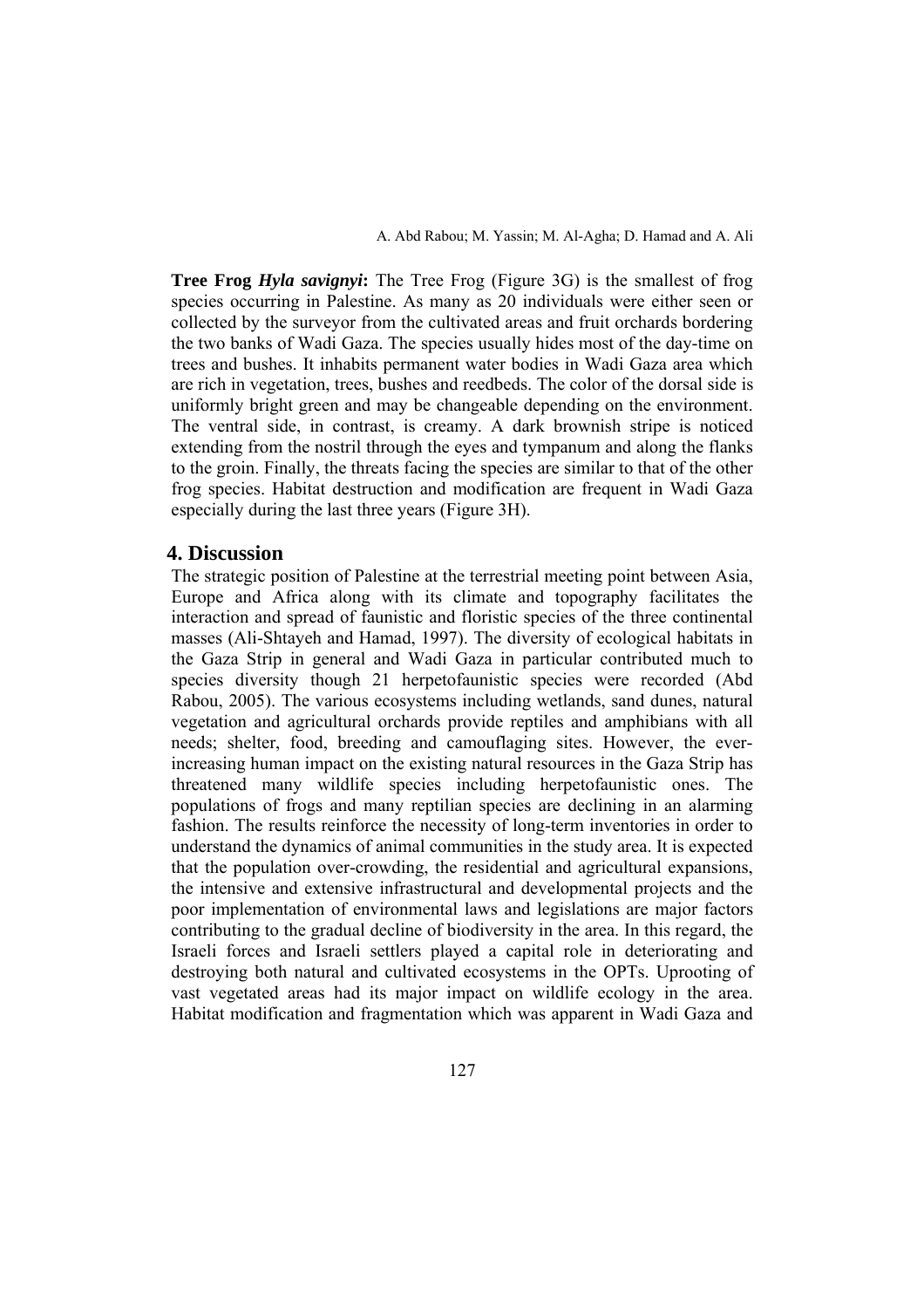other areas of the Gaza Strip may have a capital role in changing animal composition and distribution.

The illegal hunting and poaching in Wadi Gaza and the Gaza Strip are common practices that could hurt the populations of herpetofauna to such low levels that species go extinct. Mendelessohn and Yom-Tov (1988) and Yom-Tov (2003) highlighted the serious deleterious effects of illegal hunting and poaching on wildlife by Thai workers in Israel, and indicated that such illegal hunting or over-hunting are common practices in Third World countries and have resulted in that many wildlife species are threatened. In the light of these findings, it is the responsibility of the Palestinian authorities to protect wildlife through posing environmental laws and legislations.

The arid to semi-arid environment of Palestine hosts reptile populations comprising desert species that are also found in the neighboring countries and particularly the Sinai Peninsula (Kochva, 1998 and Disi, 2002). Wadi Gaza lies in the mid of the Gaza Strip which has a geographical contact with both the Negev Desert and the Sinai Peninsula seems to have good representatives of reptilian species inhabiting such arid to semi-arid environments. Many reptilian species recorded in the present study resemble the species recorded in other studies carried out in different Middle East countries, e.g. Israel (Sivan and Werner, 1992), Turkey (Budak *et al.*, 1998; Kumlutas *et al.*, 1998 and 2004; Ugurtas *et al.*, 2000; Baran *et al.*, 2001; Ozdemir and Baran, 2002) and Jordan (Disi *et al.*, 2001 and Disi, 2002). These similarities could be attributed to the fact that these countries lie in the east Mediterranean basin where climatic conditions are nearly the same as in Palestine.

The Freshwater Caspian Terrapin *Mauremys caspica rivulata* utilizes diverse riparian habitats in Wadi Gaza. The ecological flexibility of the species exhibited by its ability to thrive in heavily polluted water bodies such as sewage lagoons and semi-natural wetlands in Wadi Gaza coincided with the findings of Gasith and Sidis (1983 and 1984) who found it inhabiting polluted aquatic habitats in Israel. Polluted water has been reported to affect adversely certain turtle species while others have successfully adapted to the changing conditions in their environments (Moll, 1980). The current deterioration and drainage of wetland habitats in Wadi Gaza will seriously threaten the existence of the species. Similar to the situation in Wadi Gaza, human intervention by habitat alteration, drainage of riparian wetlands, water pollution and turtle collection was reported to endanger the existence of certain populations of the Caspian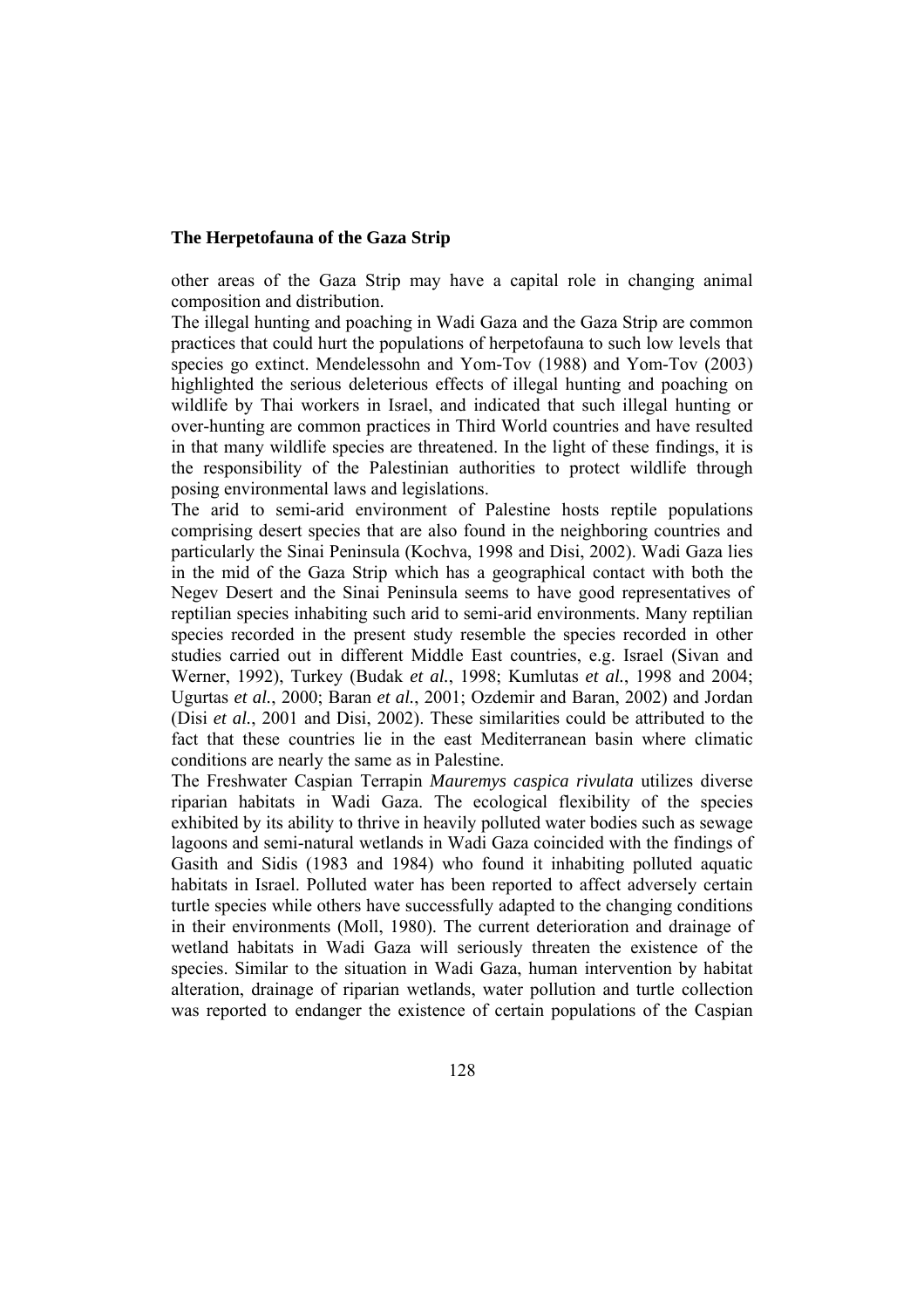Terrapins and other turtle species in Illinois and Iowa, U.S.A. (Moll, 1980) and in Europe (Honegger, 1981). The second turtle species; the Spur-thighed Tortoise *Testudo graeca* was easily and commonly captured by local Palestinians in a variety of habitats. The ease with which the species is captured and kept in captivity has led to massive commercialization, and resulted in declining the numbers and abundance of the species in Spain (Blasco *et al.*, 1986/1987).

Different lizard species were recorded in different dry and wet habitats in Wadi Gaza and the whole Gaza Strip. The protective and rough skin characterizing lizards make them inhabiting dry and harsh environments (Capula, 1989) such as the study area. The diversity of agro-environments and wetland habitats in Wadi Gaza attracts more insects and other micro-fauna to happen and this, in turn, constitutes a major trophic level in the food chain of lizards (Keiper *et al.*, 2002). This may contribute to the high populations of many lizards in Wadi Gaza; particularly the Agama *Laudakia stellio* and the Bosc's lizard *Acanthodactylus boskianus* which depend mostly on insects as a major food source. This coincides with the study of Dusen and Oz (2001) who found that the majority of the diet of *Laudakia stellio* consisted of the class Insecta (99.18%). All of lizard species recorded in the Gaza Strip were found to occur in Israel (Sivan and Werner, 1992) and Jordan and other neighboring countries (Disi, 2002). The Desert Monitor *Varanus griseus* is the largest and the rarest among lizards occurring in the area. Because it is persecuted by farmers and local people, the species is highly threatened.

Venomous and non-venomous snakes play an ecological role in eliminating pests and harmful animals from the environment (Kochva, 1998; Disi *et al.*, 2001 and Disi, 2002). However, this role was not acknowledged and they were usually killed. This may confirm the fact that most identified snake species throughout the study period were either killed or stuffed in educational institutions. The most targeted species were the Syrian Black Snake *Coluber jugularis asianus* and the Palestine Viper *Vipera palaestinae*. People feared the former due to its black color and length which may exceed two meters, while the fear from the latter comes from the public knowledge of its dangerous bites (Kochva, 1998). Solutions to this problem lie in improved education of the local community and in enforcing laws regarding wildlife protection. Ten species of venomous snakes belonging to three families (Viperidae, Elapidae and Atractaspididae) occur in Palestine. Being the only endemic reptile species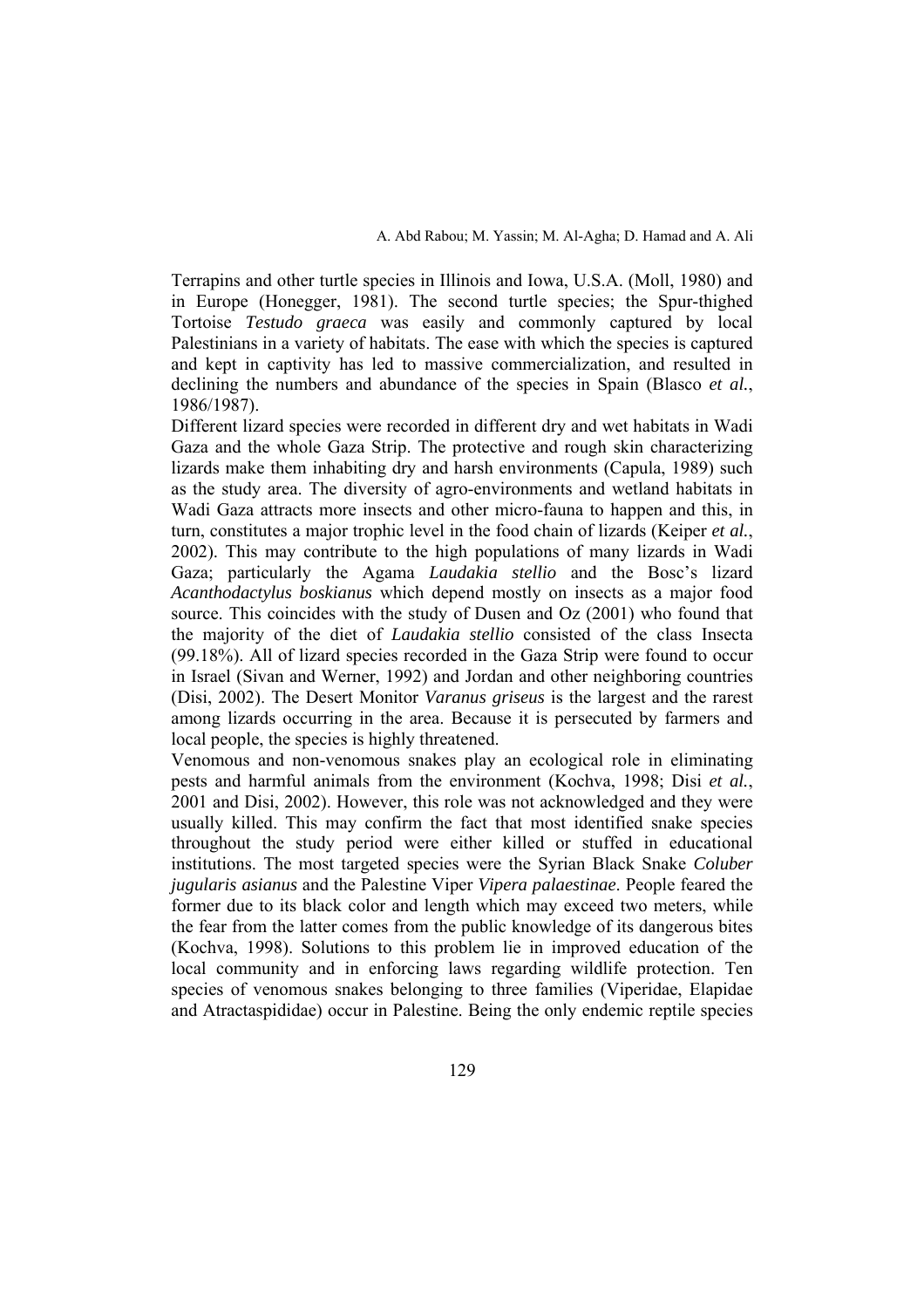in the historic Palestine (Disi, 2002), the Palestine Viper is also the most common and most dangerous among other venomous viper species (Kochva, 1998). Many people were bitten by the species. In the same context, Kochva (1998) pointed out that several hundred bites are reported every year in Israel and Jordan and fatalities, though rare, still occur.

Amphibians in the study area were only restricted to three frog species compared to the 7-8 amphibian species occurring in Palestine (PIALES, 1996 and Ali-Shtayeh and Hamad, 1997). Among other vertebrates, they are the most affected by human encroachment on their habitats (Capula, 1989). Hence, aquatic habitat destruction, wetland drainage and pollution are actual threats to amphibians. A clear example of such habitat destruction was known from Israel where the drainage of the Hula Lake resulted in the extinction of the frog *Discoglossus nigriventer* (Skinner and Zalewski, 1995 and Gabbay, 1998). Poaching and eating of the three mentioned species were recorded among Thai workers in Israel, and such actions could have significant losses in their populations (Yom-Tov, 2003). These threats along with the shortage of natural water bodies in the Gaza Strip contributed much to the very limited amphibian occurrence where urodeles (order Urodela or Caudata) were not known to occur there. Very few urodele species including the Banded Newt *Triturus vittatus vittatus* were known to breed in the rainpools in Israel (Geffen *et al.*, 1986/1987).

Bufonidae is adapted to arid habitats that are not far a way from water bodies. Thus, the *Bufo viridis* shows very wide distribution throughout the Gaza Strip, Israel (Werner, 1986/1987), Jordan (Disi, 2002) and Turkey (Ozdemir and Baran, 2002). The other two species encountered in the present study; *Rana bedriagae* and *Hyla savignyi* were mostly seen near or in their aquatic habitats and they seemed not to occur in drier habitats compared to *Bufo viridis*. These observations seem to coincide with the available herpetological texts (Capula, 1989 and Disi, 2002), as *Rana bedriagae* was found to inhabit many aquatic systems in Turkey (Budak *et al.*, 2000; Kaya and Erismis, 2001; Kaya *et al.*, 2002 and Dusen *et al.*, 2004).

Finally, the authors recommend carrying out more studies regarding wildlife and biodiversity in Palestine. They also recommend improving cooperation of different parties to enhance the public awareness and to implement environmental laws and legislation to conserve nature and to protect wildlife especially the sensitive and rare species of herpetofauna.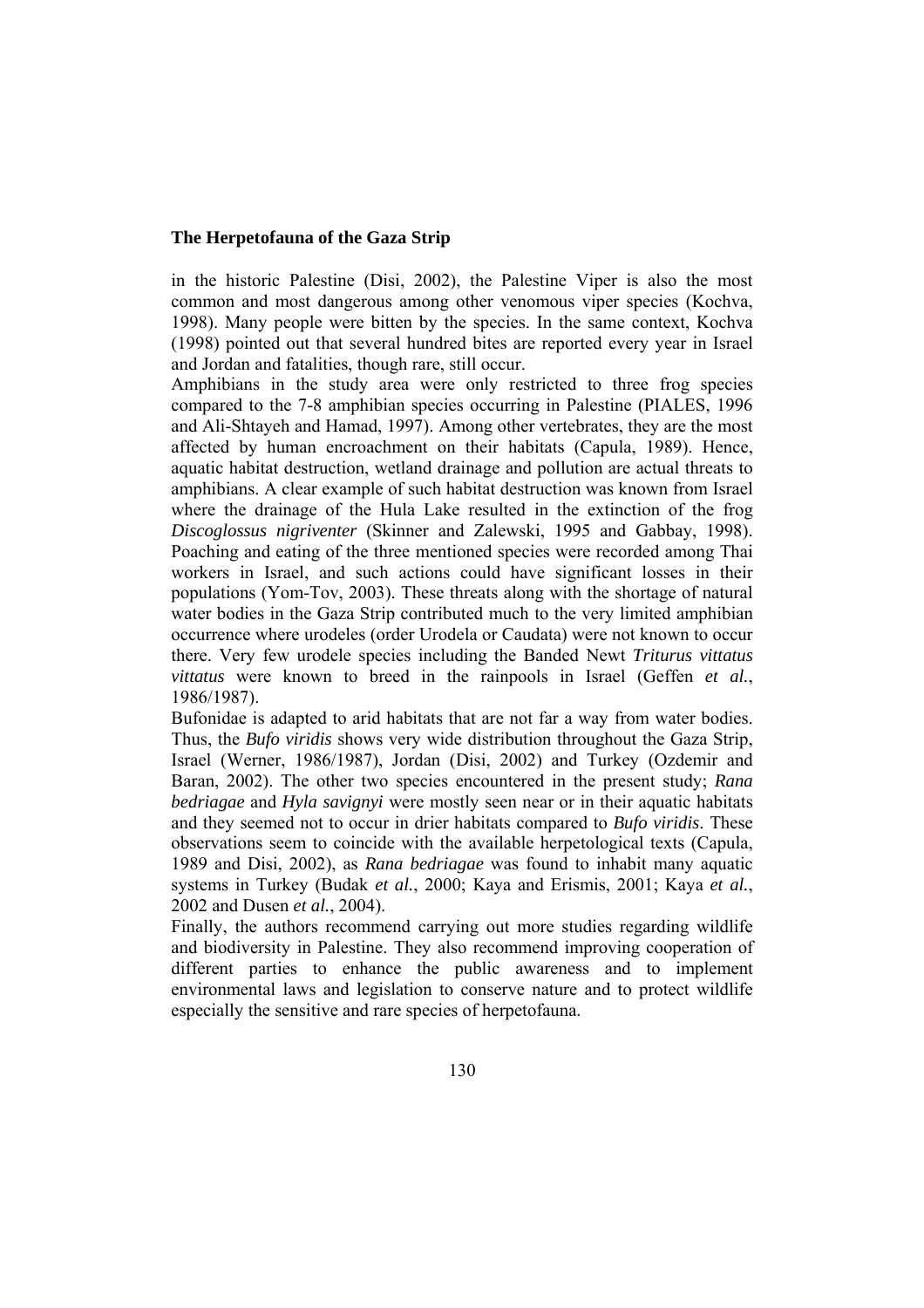# **Acknowledgment**

The authors would like to thank the staff of Environmental Quality Authority (EQA) in the Gaza Strip and the Palestine Wildlife Society (PWLS) in Beit Sahour, West Bank of Palestine for their support with materials and documents related to Wadi Gaza and wildlife surveys during the succeeding stages of this research. The thanks reach local people inhabiting the area of Wadi Gaza Nature Reserve who spared no effort in supporting and enriching this work with wildlife samples. Our gratitude goes to all staff of the Quebec Labrador Foundation (QLF) in New England, Massachusetts, U.S.A. for their continuous support mainly with wildlife guidebooks and scientific literature that made this ecological work easy and enjoyable

# **5. References**

- 1. Abd Rabou, A.N. 2005. An ecological survey and assessment of Wadi Gaza Nature Reserve, Gaza Strip – Palestine, with particular emphasis on wildlife, *Unpublished Ph.D. Thesis*, Department of Environmental Studies, Faculty of Science and Technology, School of Life Sciences, Al-Neelain University – Sudan, 278 pp.
- 2. Ali-Shtayeh, M.S. and Hamad, A.K. 1997. Biodiversity in Palestine: West Bank and Gaza Strip, (pp. 469-529). In: Proceedings of the Arab experts meeting on biodiversity in the Arab world. (ed. ACSAD: The Arab Center for the Studies of Arid Zones and Dry Lands (Damascus) and the Technical Secretary of the League of the Arab States (Cairo). 1-5 October 1995, Cairo, Egypt. ACSAD/AS/P171/1997. Damascus.
- 3. Al-Sorkhy, M.K. and Amr, Z. 2003. Platyhelminth parasites of some amphibians in Jordan. *Turkish Journal of Zoology*, 27: 89-93.
- 4. Awadallah, A. 2000. Wadi Gaza landscape protection area. *Unpublished M.Sc. Thesis*, Agricultural University of Norway (NLH), Oslo, Norway. 85 pp.
- 5. Baha El-Din, S.M. 1992. Notes on the herpetology of North Sinai. *British Herpetological Society Bulletin*, 41: 9-11.
- 6. Baran, I.; Kumlutas, Y.; Olgun, K.; Ilgaz, C. and Kaska, Y. 2001. The herpetofauna of the vicinity of Silifke. *Turkish Journal of Zoology*, 25: 245- 249.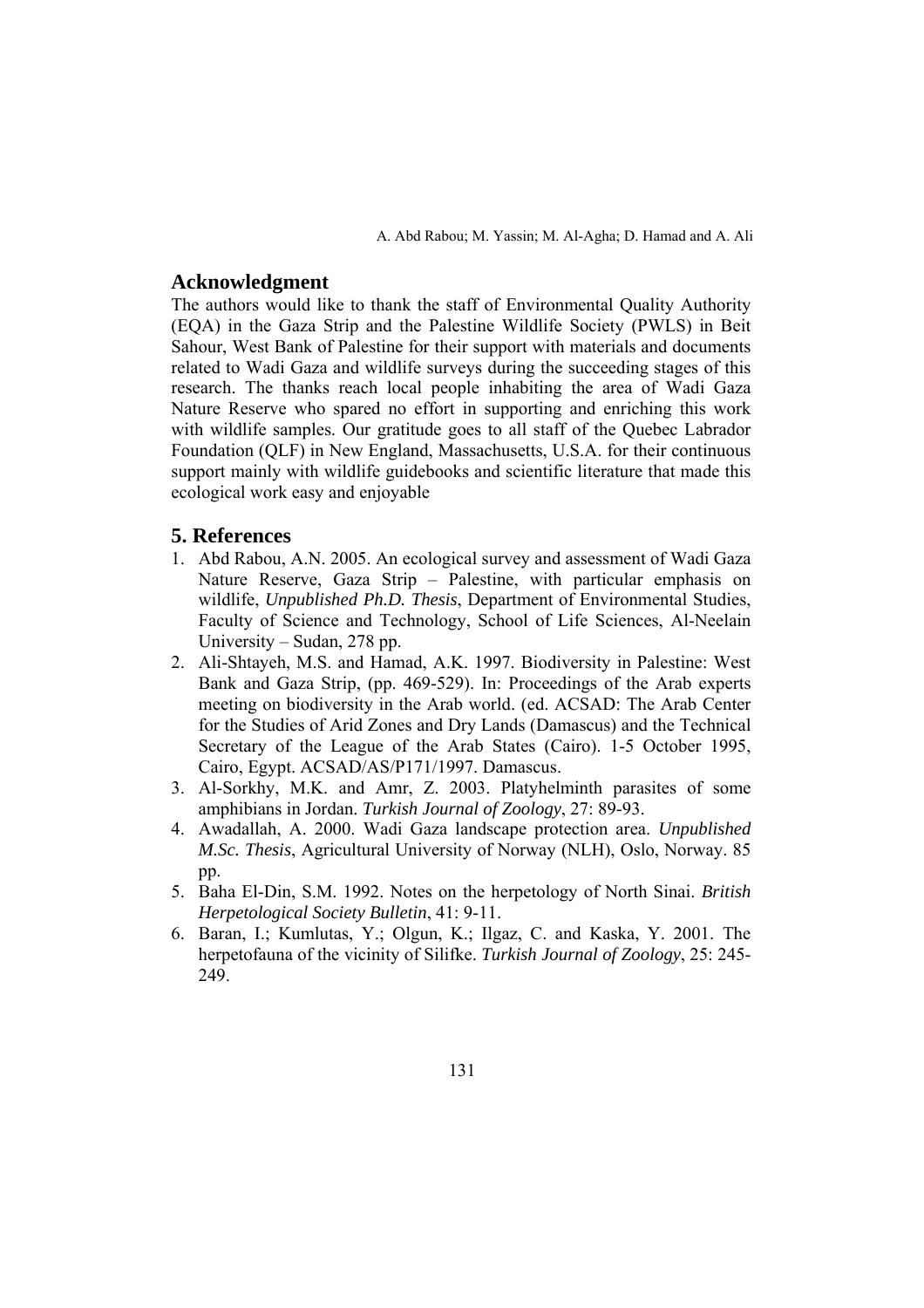- 7. Blasco, M.; Crespillo, E. and Sanchez, J.M. 1986/87. The growth dynamics of *Testudo graeca* L. (Reptilia: Testudinidae) and other data on its populations in the Iberian Peninsula. *Israel Journal of Zoology*, 34: 139- 147.
- 8. Bodie, J.R. 2001. Stream and riparian management for freshwater turtles. *Journal of Environmental Management*, 62: 443-455.
- 9. Breen, J.F. 1994. Encyclopedia of reptiles and amphibians. T.F.H. Publications, New Jersey, U.S.A.. 576 pp.
- 10. Budak, A.; Tok, C.V. and Mermer, A. 1998. A report on reptiles collected from Kumluca-Kalkan, Turkey. *Turkish Journal of Zoology*, 22: 185-189.
- 11. Capula, M. 1989. Simon and Schuster's guide to reptiles and amphibians of the world. Simon and Schuster Inc., 256 pp.
- 12. Collins, H.H. 1981. Harper & Row's complete field guide to North American wildlife. Eastern edition, Harper & Row's, Publishers, U.S.A. 714 pp.
- 13. Disi, A.M. 2002. Jordan country study on biological diversity: The herpatofauna of Jordan. The General Corporation for the Environment Protection (GCEP). The Hashemite Kingdom of Jordan, 288 pp.
- 14. Disi, A.M., Modry, D., Necas, P. and Rifai, L. 2001. Amphibians and reptiles of the Hashemite Kingdom of Jordan: An atlas and field guide. Edition Chimaira, Andreas S. Brahm, Frankfurt am Main. 408 pp.
- 15. Dusen, S. and Oz, M. 2001. A study on the feeding biology of *Laudakia (=Agama) stellio* (L. 1758) (Lacertilia: Agamidae) populations in the Antalya region. *Turkish Journal of Zoology*, 25: 177-181.
- 16. Dusen, S.; Oz, M.; Tunc, M.R.; Kumlutas, Y. and Durmus, H. 2004. Three new localities for *Rana bedriagae caralitana* arikan, 1988 (Anura: Ranidae) in the west Mediterranean region. *Turkish Journal of Zoology*, 28: 115-117.
- 17. El-Khoudary, R.H. and Anan, H.S. 1985. Preliminary study on the geology and geomorphology of Wadi Gaza, Gaza Strip. In: *Proceedings of the 2nd Jordanian Geological Conference*. Amman, 531-539.
- 18. Gabbay, S. 1998. The environment in Israel. Ministry of the Environment. Israel. 380 pp.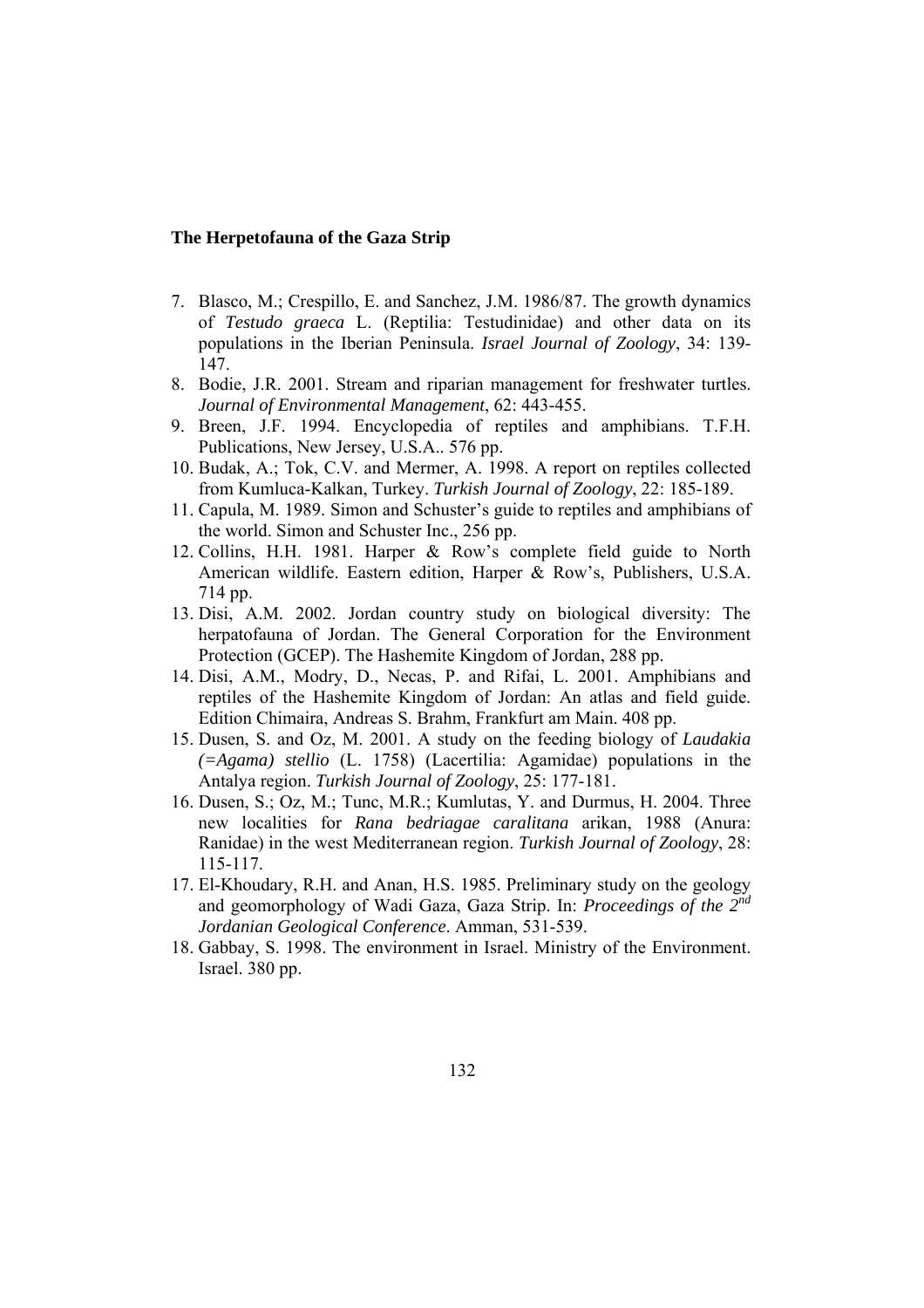- 19. Gasith, A. and Sidis, I. 1983. The distribution and nature of the habitat of the Caspian terrapin *Mauremys caspica rivulata* (Testudines: Emydidae) in Israel. *Israel Journal of Zoology*, 32: 91-102.
- 20. Gasith, A. and Sidis, I. 1984. Polluted water bodies the main habitat of the Caspian terrapin (*Mauremys caspica rivulata*) in Israel. *Copeia*, 216-219.
- 21. Geffen, E.; Gafny, S. and Gasith, A. 1986/1987. Contribution to the knowledge of the biology of the banded newt (*Triturus vittatus vittatus*) in rainpools in Israel. *Israel Journal of Zoology*, 34: 213-223.
- 22. Gibbons, J.W.; Scott, D.E.; Ryan, T.J.; Buhlmann, K.A.; Tuberville, T.D.; Metts, B.; Greene, J.L.; Mills, T.M.; Leiden, Y.A.; Poppy, S.M. and Winne, C.T. 2000. The global decline of reptiles, Deja' vu amphibians. *Biol. Sci*., 50: 653-666.
- 23. Honegger, R.E. 1981. Threatened amphibians and reptiles in Europe. Akademische Verlagsgesellschaft Wiesbaden, 158 pp.
- 24. Kaya, U.; Cevik, I.E. and Erismis, U. 2002. New distributional records for *Rana bedriagae caralitana* in Anatolia. *Turkish Journal of Zoology*, 26: 381-383.
- 25. Kaya, U. and Erismis, U. 2001. Marsh frogs, *Rana ridibunda* in Lake Akoren – 26 August National Park (Afyon): A preliminary study of population size and a taxonomical evaluation. *Turkish Journal of Zoology*, 25: 31-34.
- 26. Keiper, J.B.; Walton, W.E. and Foote, B.A. 2002. Biology and ecology of higher Diptera from freshwater wetlands. *Ann. Rev. Entomol*., 47: 207-232.
- 27. Kochva, E. 1998. Venomous snakes of Israel: Ecology and snakebite. *Public Health Review*, 26: 209-232.
- 28. Kumlutas, Y.; Tok, V. and Turkozan, O. 1998. The herpetofauna of Ordu-Giresun region. *Turkish Journal of Zoology*, 22: 199-201.
- 29. Kumlutas, Y.; Ozdemir, A.; Ilgaz, C. and Tosunoglu, M. 2004a. The amphibian and reptile species of Bozdag (Odemis). *Turkish Journal of Zoology*, 28: 317-319.
- 30. Kumlutas, Y.; Oz, M.; Durmus, H.; Tunc, M.R.; Ozdemir, A. and Dusen, S. 2004b. On some lizard species of the western Taurus range. *Turkish Journal of Zoology*, 28: 225-236.
- 31. MedWetCoast 2003. Management plan: Wadi Gaza. Project for the Conservation of Wetland and Coastal Ecosystems in the Mediterranean Region – MedWetCoast, 171 pp.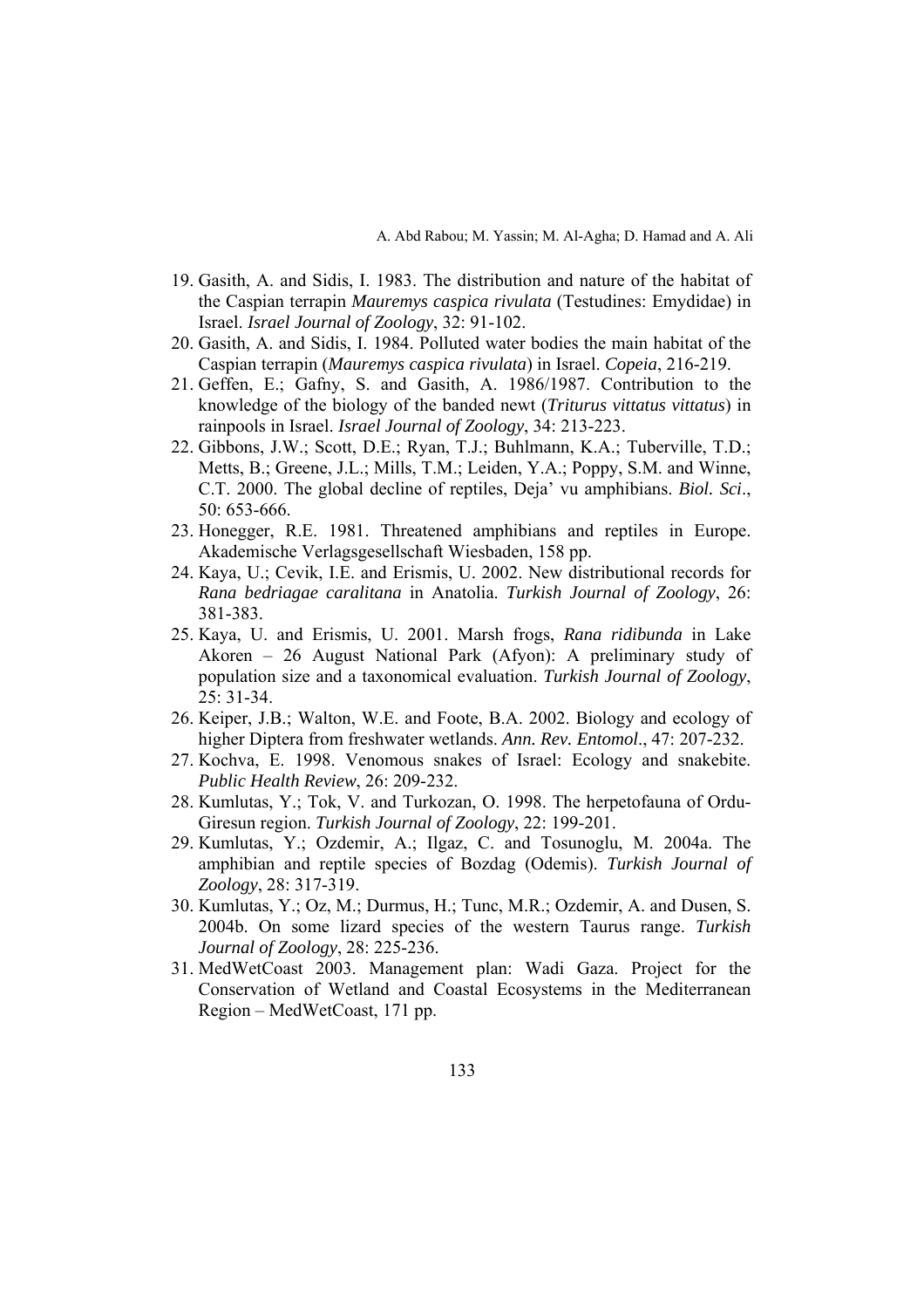- 32. Mendelessohn, H. and Yom-Tov, Y. 1988. Changes of the distribution and abundance of vertebrates during the  $20<sup>th</sup>$  Century in Israel. In: The Zoogeography of Israel. (ed. Yom-Tov, Y. and Tchernov, E.), Dr. W.Junk Publishers, Dordrecht, pp. 515-548.
- 33. Moll, D. 1980. Dirty river turtles. *Natural History*, 89: 42-49.
- 34. Ozdemir, A. and Baran, I. 2002. Research on the herpetofauna of Murat Mountain (Kutahya-Usak). *Turkish Journal of Zoology*, 26: 189-195.
- 35. PCBS Palestinian Central Bureau of Statistics 2000. Biodiversity in Palestinian territory. Ramallah, Palestine. 49 pp.
- 36. PIALES Palestinian Institute for Arid Land and Environmental Studies 1996. A preliminary investigation of biodiversity in Palestine: Problems and prospects, West Bank, Palestine. 41 pp.
- 37. Ryan, T.J.; Philippi, T.; Leiden, Y.A.; Dorcas, M.E.; Wigley, T.B. and Gibbons, J.W. 2002. Monitoring herpetofauna in a managed forest landscape: Effects of habitat types and census techniques. *Forest Ecology and Management*, 167: 83-90.
- 38. Sivan, N. and Werner, Y.L. 1992. Survey of the reptiles of the Golan Plateau and Mt. Hermon, Israel. *Israel Journal of Zoology*, 37: 193-211.
- 39. Skinner, J. and Zalewski, S. 1995. Functions and values of Mediterranean wetlands. MedWet – Conservation of Mediterranean Wetlands, Tour du Valat, France. 78pp.
- 40. Tok, C.V. 1999. The taxonomy and ecology of *Mauremys caspica rivulata* Valenciennes, 1833 (Testudinata: Batagurdae) and *Testudo graeca ibera* Pallas, 1811 (Testudinata: Testudinidae) on Resadye (Datca) Peninsula. *Turkish Journal of Zoology*, 23: 17-21.
- 41. Turkozan, O.; Ayaz, D.; Tok, C.V. and Cihan, D. 2003: On *Testudo graeca* Linnaeus, 1758 specimens of Mardin Province. *Turkish Journal of Zoology*, 27: 147-153.
- 42. Ugurtas, I.H.; Yildirimhan, H.S. and Oz, M. 2000: Herpetofauna of the eastern region of the Amanos Mountains (Nur). *Turkish Journal of Zoology*, 24: 257-261.
- 43. Werner, Y.L. 1986/1987. *Bufo regularis* (Amphibia: Anura) retracted from the herpetofaunas of the Negev (Israel) and Petra (Jordan). *Israel Journal of Zoology,* 34: 239-243.